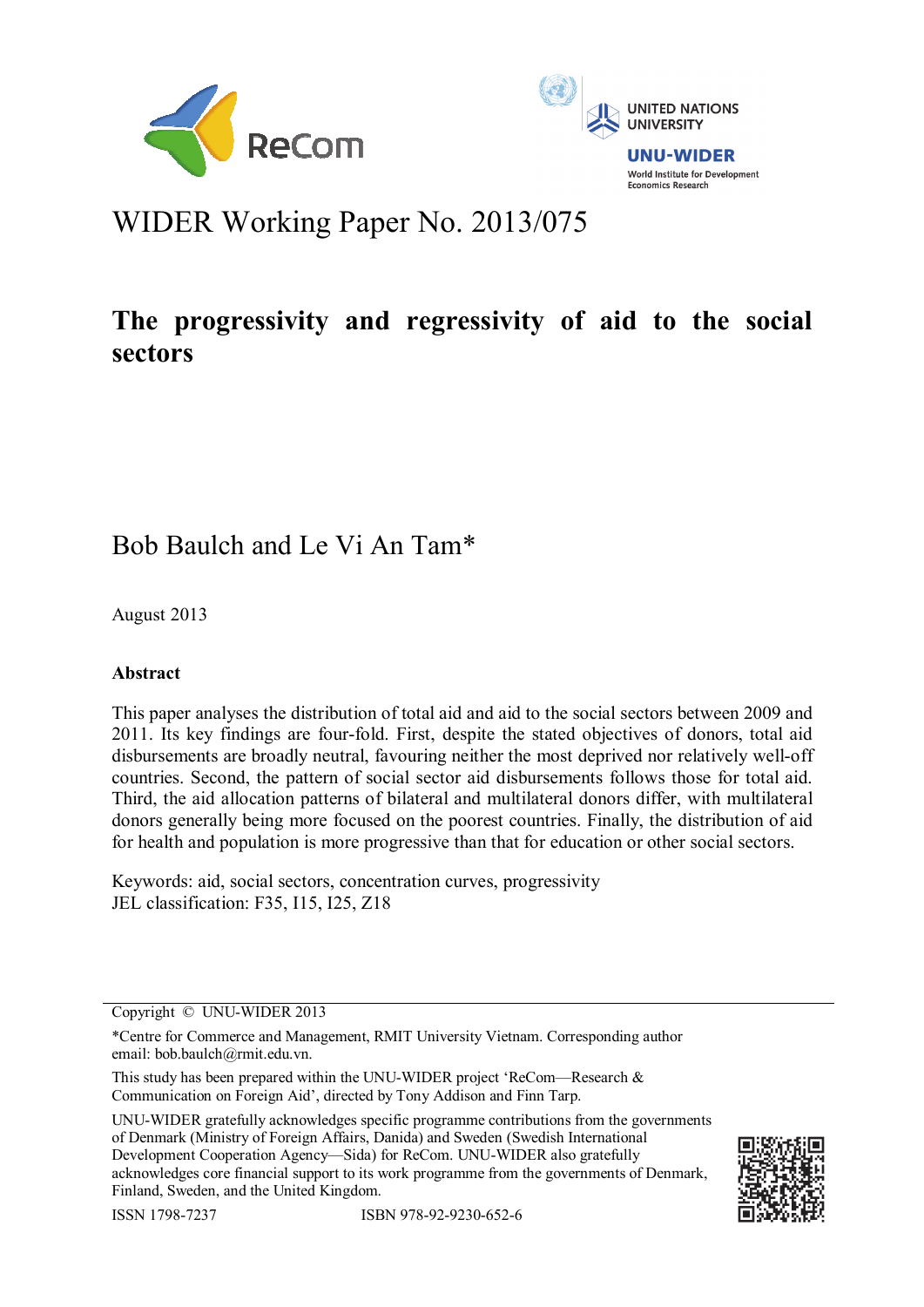#### **Acknowledgements**

The authors thank Miguel Nino-Zarazua and participants at the UNU-WIDER conference on 'Aid and the Social Sectors' held in Stockholm on 13 March 2013, for useful comments on an earlier version of this paper.

*The World Institute for Development Economics Research (WIDER) was established by the United Nations University (UNU) as its first research and training centre and started work in Helsinki, Finland in 1985. The Institute undertakes applied research and policy analysis on structural changes affecting the developing and transitional economies, provides a forum for the advocacy of policies leading to robust, equitable and environmentally sustainable growth, and promotes capacity strengthening and training in the field of economic and social policy making. Work is carried out by staff researchers and visiting scholars in Helsinki and through networks of collaborating scholars and institutions around the world.* 

*www.wider.unu.edu publications@wider.unu.edu* 

UNU World Institute for Development Economics Research (UNU-WIDER) Katajanokanlaituri 6 B, 00160 Helsinki, Finland

Typescript prepared by Kyle Bailey for UNU-WIDER.

The views expressed in this publication are those of the author(s). Publication does not imply endorsement by the Institute or the United Nations University, nor by the programme/project sponsors, of any of the views expressed.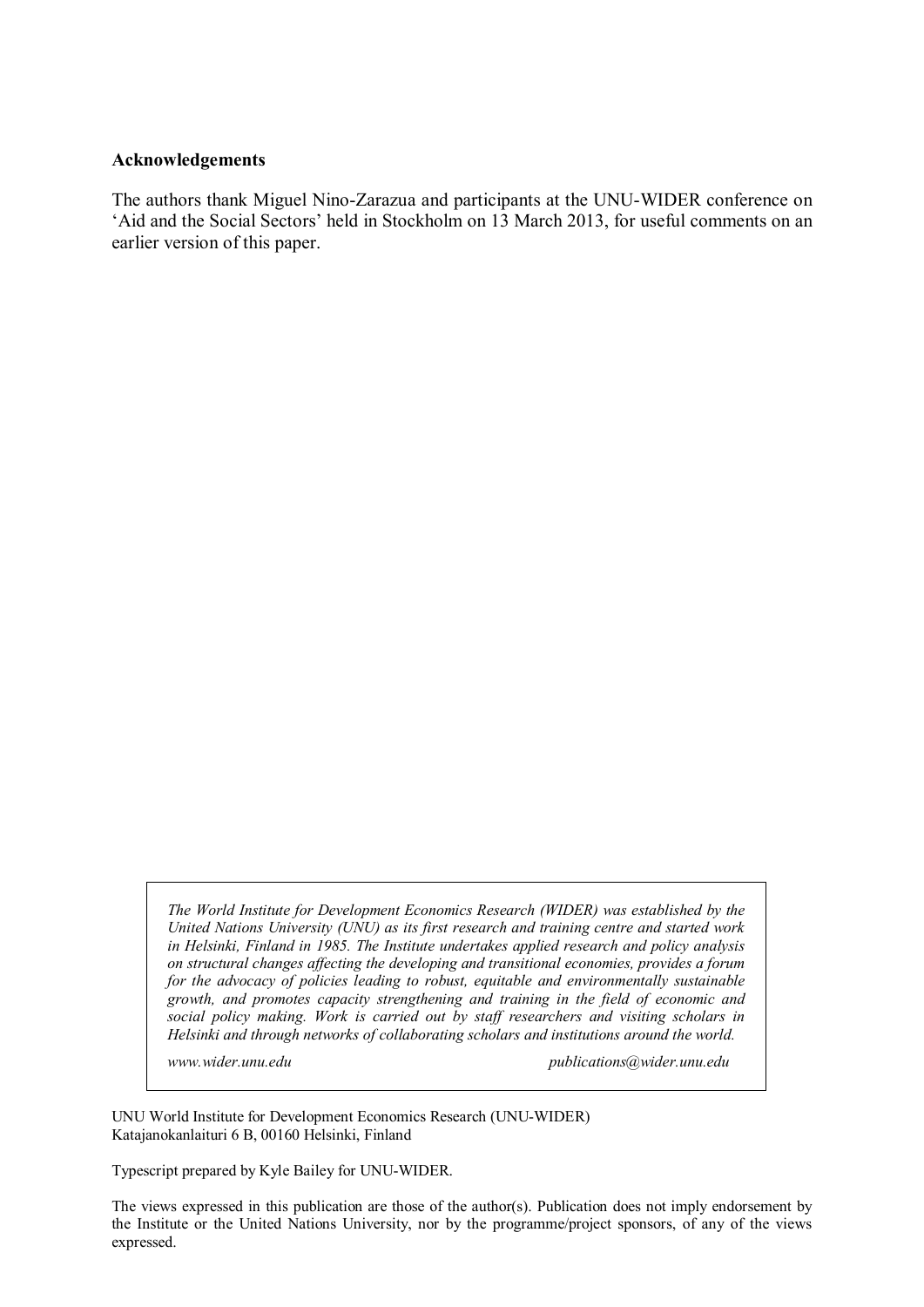## **1 Introduction**

<u>.</u>

It is now twelve years since the Millennium Summit of 2000 and ten years since the Monterrey conference on the Financing of Development. Although the doubling of aid to Africa proposed by the Gleneagles Summit of 2005 has not materialized, aid volumes have risen by more than a half since then (OECD 2012). The share of aid directed to the social sectors has also risen substantially over time, and accounted for more than a third of total aid in recent years.

This paper analyses the extent to which aid to the social sectors is targeted to the poorest and most deprived countries. To do this we combine data on different categories of aid disbursements from the OECD's Development Assistance Committee for 2009–11 with data on poverty and deprivation from the World Bank, UNICEF and the World Health Organization to construct aid concentration curves. These curves, and their statistical counterpart, the Suits index, allow the progressivity and regressivity of aid to be analysed.

Section 1 provides a brief overview of trends in aid and aid to the social sectors over the past decades. This is followed by a description of the methodology used for measuring the progressivity of aid, and details of our data sources and main variables. Section 4 contains an analysis of our key finding concerning the progressivity or regressivity of overall aid (for bilateral and multilateral donors), while Section 5 examines the same question using aid to the social sectors. Section 6 concludes.

## **2 Trends in aid and aid to the social sectors**

The volume of aid as measured by Official Development Assistance (ODA) in real 2010 terms has increased from US\$41 billion in 1970 to US\$128 billion in 2010, and then fell back to US\$125 billion in 2011 (Figure 1). During the second half of the Cold War in the 1970s and 1980s, aid volumes more than doubled as bilateral donors jockeyed for influence in 'geopolitical hotspots'. Following the collapse of the Soviet Union, aid volumes decline sharply, reaching a nadir of \$68 billion in 1997, although some commentators discern an increasing developmental focus to aid allocations (Akramov 2012; Riddell 2007). Then with the advent of the Millennium Development Goals, the War on Terror and the Monterrey Conference on Financing Development in the early 2000s, total ODA reached a historic high in 2010. Judged against the UN target of 0.7 per cent of Gross National Income, however, there was still an aid gap of around US\$167 billion in 2011 (UN 2012). Furthermore, the OECD's Development Assistance Committee (DAC) expects growth of core ODA to stagnate between now and 2015 due to the delayed impact of the global economic crisis on most donors' aid budgets.

While total ODA and aid to the social sectors track each other closely (Figure 1), with a correlation coefficient of 0.94 between 1970 and 2011, the series do not move on a one-forone basis.1 The share of ODA accounted for by aid to the social sectors increased gradually from 1973 until 1984, and then hovered between US\$16 and US\$20 billion for the remainder

<sup>1</sup> For example, between 1994 and 1995, total ODA fell by US\$8 billion while aid to the social sectors rose by almost US\$2 billion. These contrasting trends are largely explained by a substantial drop in debt relief, which is included in ODA but not in aid to the social sectors, between 2004 and 2005.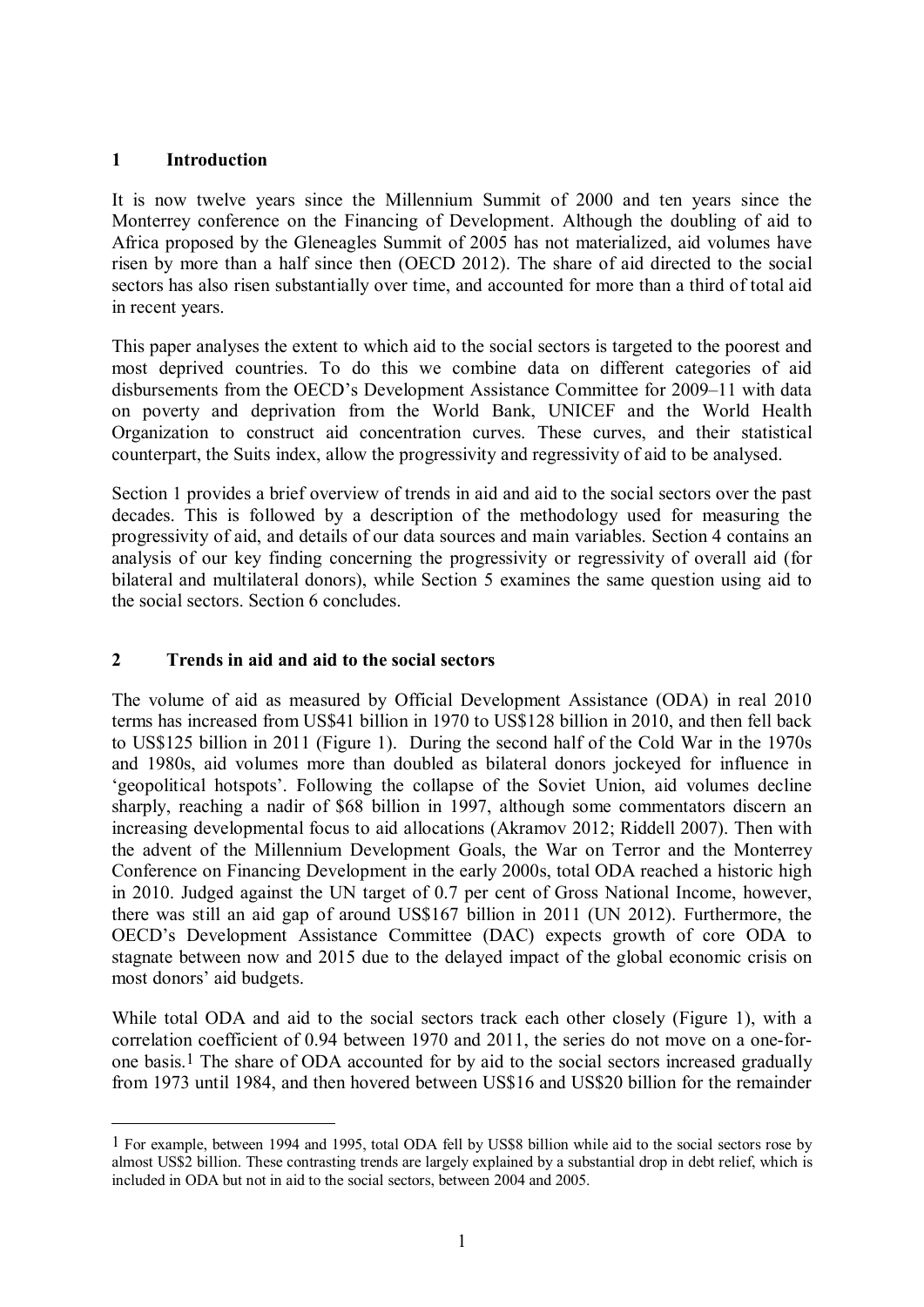of the century. Aid to the social sectors then rose sharply during the 2000s, driven in part by the renewed emphasis on poverty reduction and human development due to the Millennium Development Goals. Between 2001 and 2011, the share of total ODA accounted for by aid to the social sectors rose from 26 to 34.5 per cent (OECD 2012).



Figure 1: Total ODA and aid to the social sectors, 1970–2011

As shown in Figure 2, aid to the social sectors may be divided into three components: education, health and population, and the other social sectors. Comparing the 1990s with the 2000s, aid to education fell from 10 to 8 per cent of total ODA while aid to health and population (including reproductive health) almost doubled from 5 to 9 per cent. Aid to other social sectors (which includes water supply and sanitation, other social infrastructure and services, plus government and civil society) rose from 13 to 19 per cent over this period. In particular, it should be noted that assistance to government and civil society accounted for around 30 per cent of all aid to the social sectors in 2009 to 2011. Much of this was concentrated in post-conflict and fragile states.

Source: OECD (2012).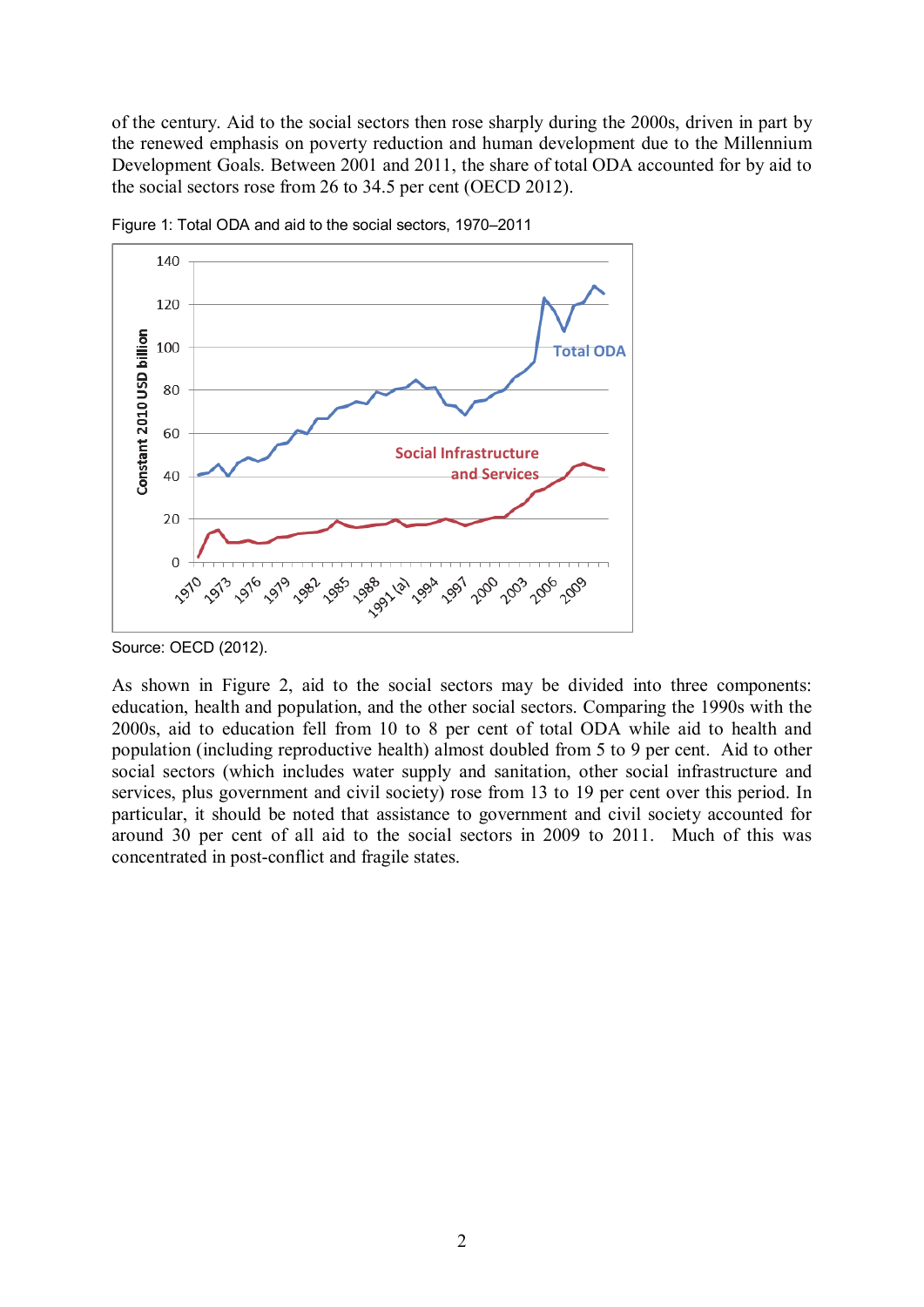

Figure 2: Trends in sector specific aid

Source: OECD (2012).

## **3 Measuring the progressivity of aid**

The methodology used to examine the progressivity (or regressivity) of aid in this paper is that of aid concentration curves and their statistical counterpart, the Suits index. Aid concentration curves are a graphical device for showing whether the distribution of aid is targeted toward or away from the poorest and most deprived countries. If most of a donor's aid goes to the poorest countries, then its aid concentration curve will lie above the diagonal (and vice versa).

To be more precise, an aid concentration curve plots the cumulative percentage of some measure of aid against the cumulative percentage of a measure of the number of people who are poor or deprived. Aid can be measured in a number of different ways but we focus on the most commonly used measure, net ODA. For the poverty and deprivation variables, a number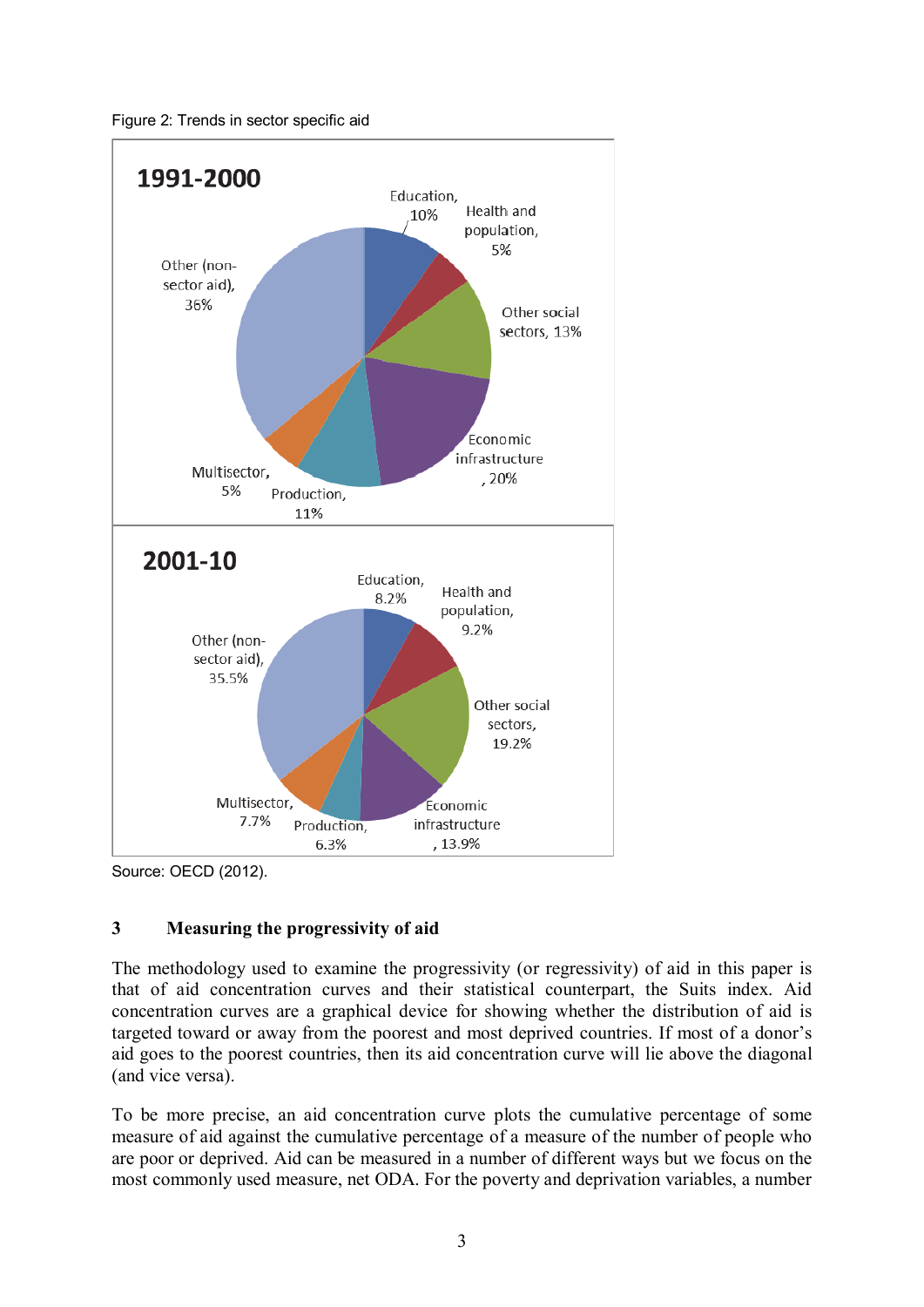of alternative measures exist including, *inter alia*, the cumulative percentage of the extreme or moderately poor and the cumulative numbers of people suffering some other kind of deprivation (for example, child malnutrition, child mortality, or lack of education).2 Aid concentration curves resemble conventional Lorenz curves but with an additional variable (per capita incomes measured in terms of Atlas GNI) used to rank countries before the cumulative percentages are calculated. This additional ranking allows aid concentration curves to cross the leading diagonal (45 degree line) if aid is targeted towards the poorest countries.

To illustrate, consider the aid concentration curve for the 24 members of the DAC shown in Figure 3 for 2009–11. The horizontal axis plots the cumulative proportion of the population living on less than US\$2 a day (in 2005 PPP terms) for the 106 countries for which we have data, while the vertical axis the cumulative proportion of net ODA received by these countries. The two vertical lines show the dividing lines between low-income and lower middle-income countries (US\$1,005 per capita) and between lower and upper-middle-income countries (US\$3,975 per capita) according the latest OECD classifications. The initial portion of the curve is slightly steeper than the diagonal (45 degree) line indicating that the 30 countries with per capita incomes of less than US\$1,005 receive slightly more aid than their share of poverty. As indicated by the jagged nature of this curve, most of these countries have relatively small populations, although there is a flat segment between the  $13<sup>th</sup>$  and  $17<sup>th</sup>$ percentiles corresponding to Bangladesh. Then follows two relatively step segments, interspersed by Pakistan, corresponding to 17 countries which receive relatively generous aid with respect to their poor population. Between the  $27<sup>th</sup>$  and  $67<sup>th</sup>$  percentiles of the horizontal axis, there is a long relatively flat segment corresponding to Nigeria and India, the most populous countries in Africa and South Asia. India accounts for 35 per cent of extremely and moderately poor people in the world but receives just fewer than 5 per cent of total aid. Thereafter the curve rises again quite steeply, with the short jagged segment of the curve representing 32 relatively small lower-middle-income countries plus Indonesia, until the vertical line dividing lower- and upper-middle-income countries is reached. Just above this line, there is another flat segment between the  $77<sup>th</sup>$  and  $96<sup>th</sup>$  percentiles of the moderately poor. This segment of the curve represents China, which contained almost 19 per cent of the people in the world living on less than US\$2/day in 2009. A final steep portion of the curve contains 29 relatively small countries with per capita incomes greater than China, most of whom receive relatively generous aid disbursements.

<u>.</u>

<sup>2</sup> When the cumulative percentage of aid is plotted against the cumulative percentage of the population of developing countries, aid concentration curves are also called 'aid Lorenz curves' as in White and McGillivray (1992, 1995). The term aid concentration curve seems more precise because a Lorenz curve should not cross the leading diagonal.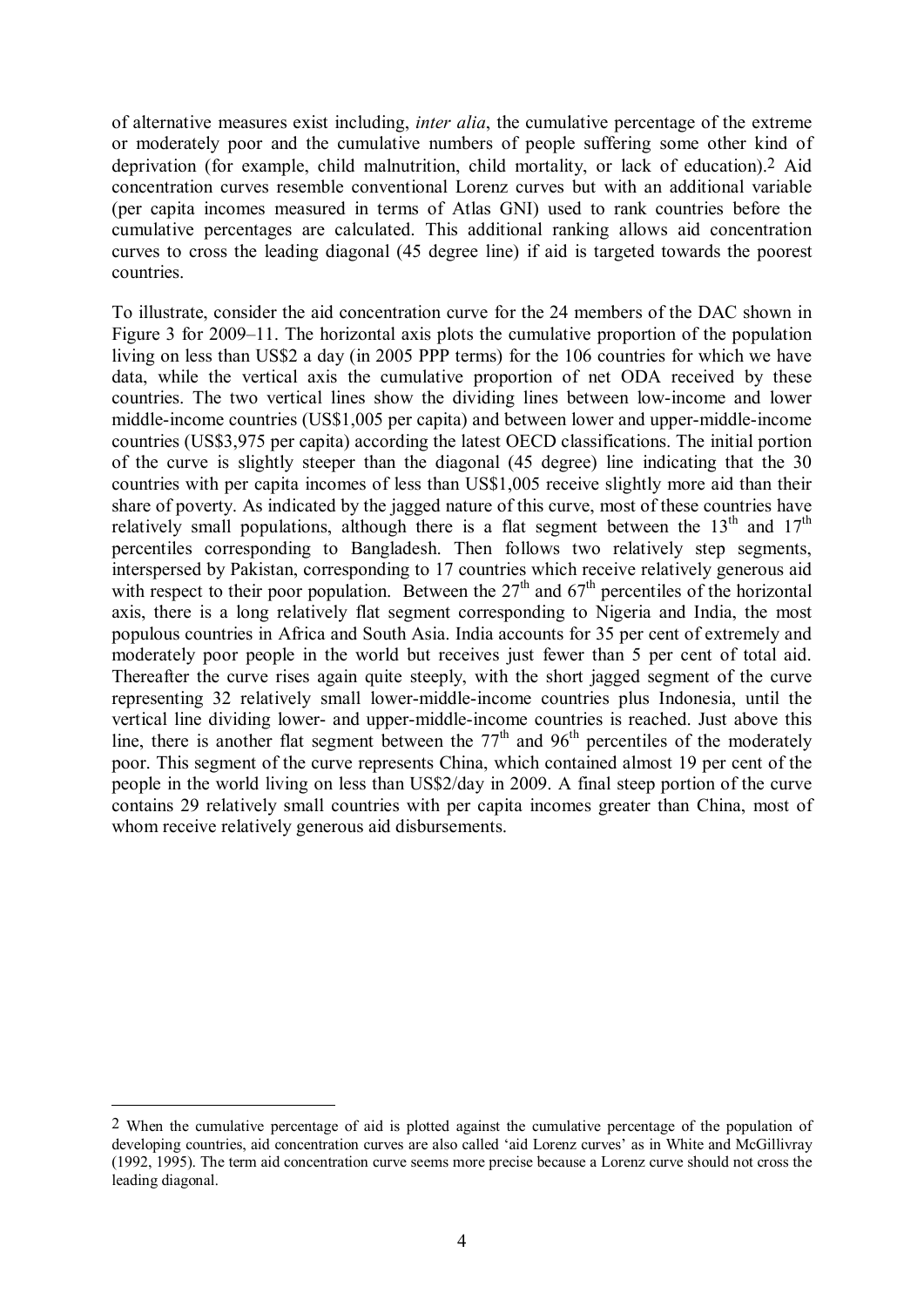

Figure 3: Aid concentration curve for net ODA, all DAC countries

Source: Authors, using data described in Appendix 2.

1

The Suits index is a statistical counterpart to aid concentration curves, which summarizes the progressivity or regressivity of a distribution (Suits 1977).3 Unlike the Gini coefficient, of which it is an analogue, the Suits index can vary between -1 and +1. A Suits index of -1 corresponds to the (not necessarily desirable) situation in which a donor gives all its aid to the poorest country in the world. In this admittedly extreme case, the aid concentration curve would coincide with the left-hand and top axes of Figure 1. A Suits index of +1 would correspond to the case when a donor gives all its aid to the richest developing country. Here the aid concentration curve would coincide with the bottom and right-hand axes of Figure 1. A Suits index of zero corresponds to the situation in which a donor distributes its aid in exact proportion to the number of moderately poor people. In this case, the aid concentration curve coincides with the leading diagonal of the aid concentration curve box. The aid concentration curve for the DAC in Figure 1 has a Suits index of -0.066 indicating a distribution of aid that is slightly progressive.

The use of aid concentration curves for the analysis of aid flows was originally suggested by Mosley (1987), and applied in the early and mid-1990s by Clark (1992) and White and McGillivray (1995). Baulch (2006) extended and updated White and McGillivray's analysis by constructing aid concentration curves for the cumulative percentage of the world's extreme poor, and three non-monetary indicators of poverty (malnutrition, non-enrolments in primary school, and under-five mortality). The analysis was conducted for the years 2000 to 2002. This paper updates Baulch's analysis to 2009–11 and considers the extent to which aid to the social sectors is more progressive than all official development assistance.

<sup>3</sup> See Appendix 1 for further information on the calculation and interpretation of the Suits index.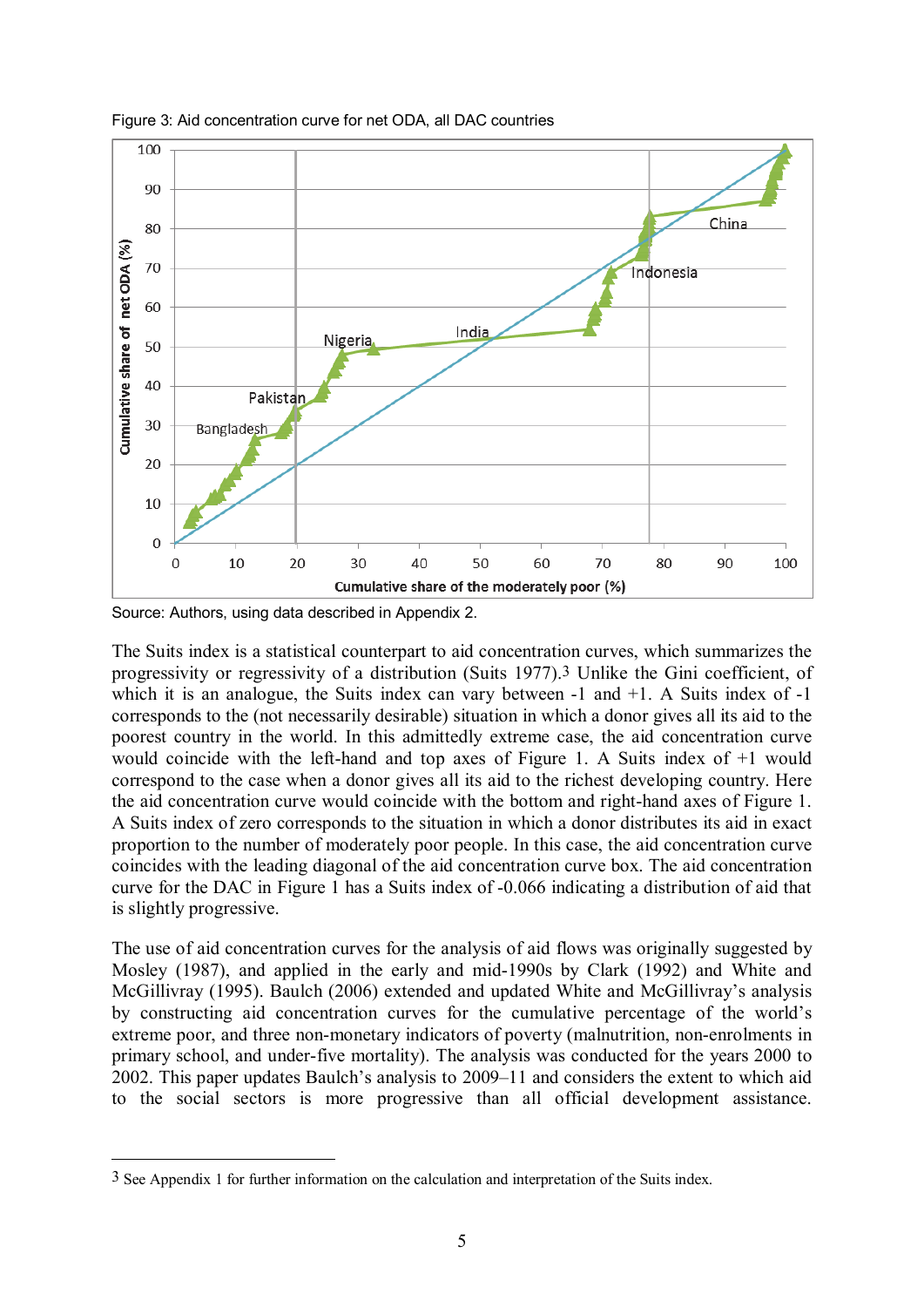#### **4 Data**

<u>.</u>

#### **4.1 Data on poverty and deprivation**

Information on poverty is taken from the World Bank's online poverty analysis tool, PovcalNet.4 The availability of internationally comparable poverty data has improved remarkably since the mid-2000s. PovcalNet now contains information on US\$1.25 and US\$2/day poverty in around 130 countries. While none of the five countries that have been created during the 2000s (Timor Leste, Montenegro, Serbia, Kosovo, and South Sudan) yet have international poverty estimates, in contrast to the early 2000s many of the countries of the former Soviet Union and former Yugoslavia can now have international poverty estimates. As many of these countries are middle-income countries with relatively small populations, this has the effect of pushing aid concentration curves down and to the left relatively to the curves in Baulch (2006) for the period 2000–02. Several poor and populous countries still do not, however, have estimates of US\$1.25 and US\$2/day poverty, most notably Afghanistan and Myanmar.5 The World Bank estimates that in 2008, the latest year for which comprehensive data is available, there were 1.29 billion people in the world living on less than US\$1.25/day (in 2005 PPP terms) and 2.47 billion people living on less than US\$2/day (World Bank 2012).

Data on the percentage of underweight children were extracted from the World Bank's Health, Nutrition and Population Statistics database supplemented by the World Health Organisation (WHO)'s Global Database on Child Growth and Malnutrition. The number of underweight children in each country was then calculated by multiplying these percentages by the population of children under five years old from the UN's Revision of World Population Prospects 2010. UNICEF, WHO and the World Bank estimate that there were 102 million children under five who were underweight in 2010 (UNICEF et al. 2010).

Data on out-of-school children of primary age are mostly for 2010 and come from the World Bank's World Development Indicators education database, supplemented by information from UNICEF's Childinfo database. It is estimated that there were approximately 61 million children of primary school age not attending school in 2010 (UNESCO 2012). We focus on achieving universal primary school education, in line with Goal 2 of the MDGs. In addition, even though information on net secondary school enrolment rates are available for most countries, it is difficult to convert these into numbers of children not attending secondary school because of poor (or non-existent) information on the number of children who should be attending this level of education.

Data on under-five mortality comes from the World Development Indicators health database, which is itself based on the Interagency Group on Child Mortality Estimation (UNICEF et al. 2007). In 2008, it is estimated that 8.8 million children under the age of five died prematurely, thereby undermining the chances of the world achieving Goal 4 of the MDGs. Note that the data for child mortality cover 99 of the 106 countries for which we have data on the other measures of poverty and deprivation.

<sup>4</sup> See Appendix 2 for further information on the indicators and data sources used.

<sup>5</sup> Other, less populous countries which do not have international poverty estimates are Cuba, Mongolia, Uzbekistan, and Zimbabwe, plus some small islands states in the Caribbean and the Pacific.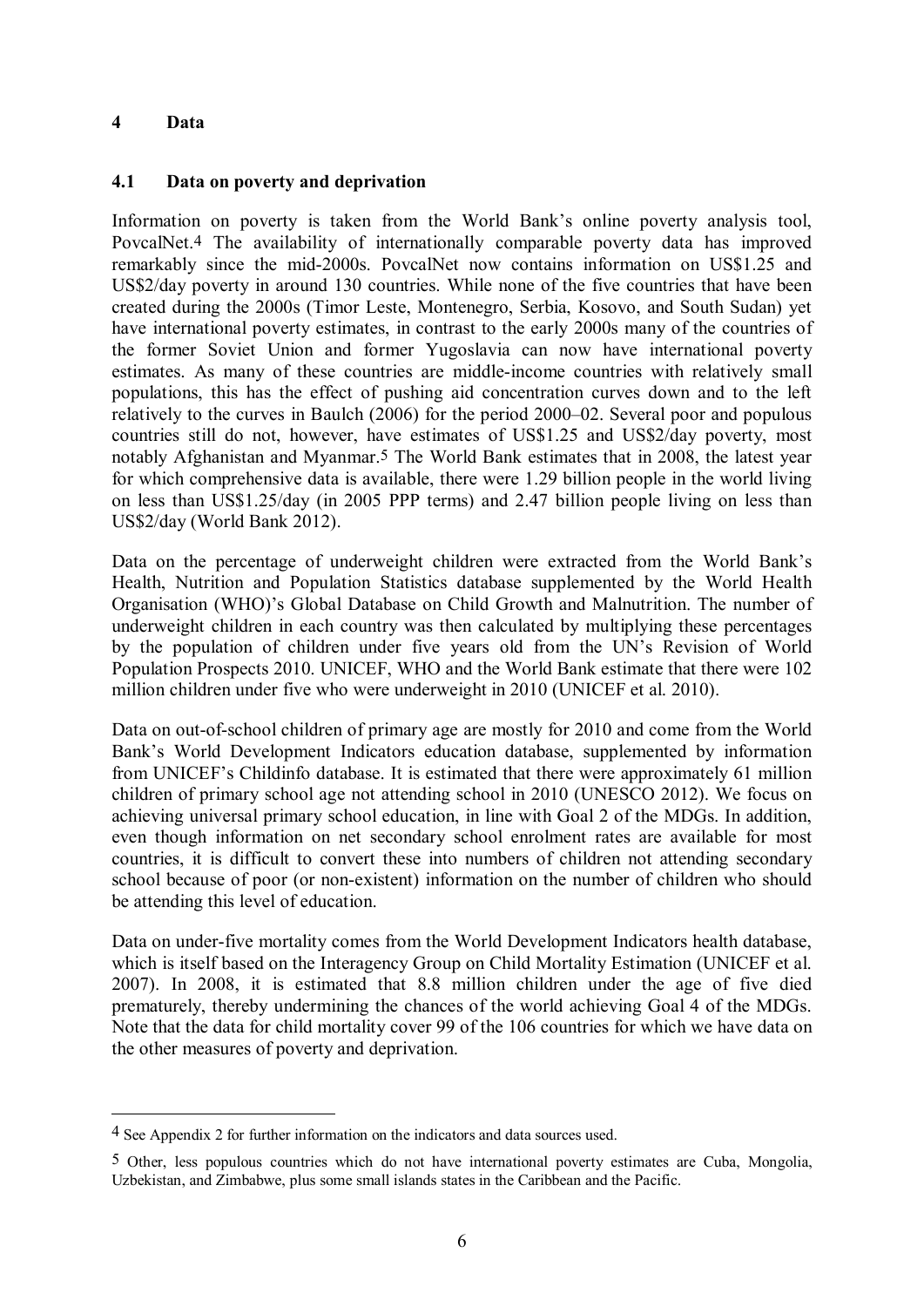### **4.2 Data on aid flows**

1

Data on aid disbursements have been extracted from the DAC's Creditor Reporting System for the years 2009, 2010, and 2011. The CRS's statistics are based on individual reports of both ODA and other official aid flows received directly from participating official agencies, including bilateral and multilateral aid agencies, development lending institutions, and export credit agencies. The data available within the CRS is more comprehensive than that provided by the questionnaires completed by donors for the DAC in April and September each year, although it typically does not become available until almost a full calendar year after the year it refers to.

For our overall aid variable, we use net ODA. ODA comprises official grants or loans on concessional terms to developing countries and territories on the DAC's list of aid recipients with promotion of economic development and welfare as the main objective and at concessional financial terms. To be regarded as official, the assistance must be provided by the official aid agencies or their executive agencies, so grants from private philanthropic agencies are excluded. So too is aid from non-DAC donors, although with the addition of the Republic of Korea to the ranks of the DAC in 2011, this is now mostly aid from richer to poorer Arab states. To be regarded as concessional, loans must contain a grant element of at least 25 per cent. Note that the multilateral donors, Japan and France typically give a much higher proportion of their aid in loans than the majority of bilateral donors, with some bilateral donors (such as Norway, Sweden, and the UK) now giving 100 per cent of their aid in grant form.

The DAC's Creditor Reporting System reports data on a composite 'Social Infrastructure and Services' category which includes education, health, population policies and programs and reproductive health, water supply and sanitation, government and civil society, and other social infrastructure and services. For the purposes of this paper, we focus on the composite category together with three sub-categories: (i) education, (ii) health, population and reproductive health, and (iii) the other sector sectors (comprising government and civil society, water and sanitation, plus other social infrastructure and services) for capturing aid to the social sectors. As there is often a substantial gap between commitments and disbursement, and also considerable volatility in individual donor's aid flows from year to year, we focus on gross disbursements to social infrastructure and services for the three year period between 2009 and 2011.6

When the data on aid flows are merged and combined with the data on poverty and deprivation, a dataset of 106 countries results for poverty, malnutrition, and primary education. For child mortality, where estimates do not exist for some countries in the Caribbean and the Pacific, our data contains 99 countries.

<sup>6</sup> In contrast to overall ODA, statistics on net disbursement of aid to the social sectors are not available from the DAC's CRS.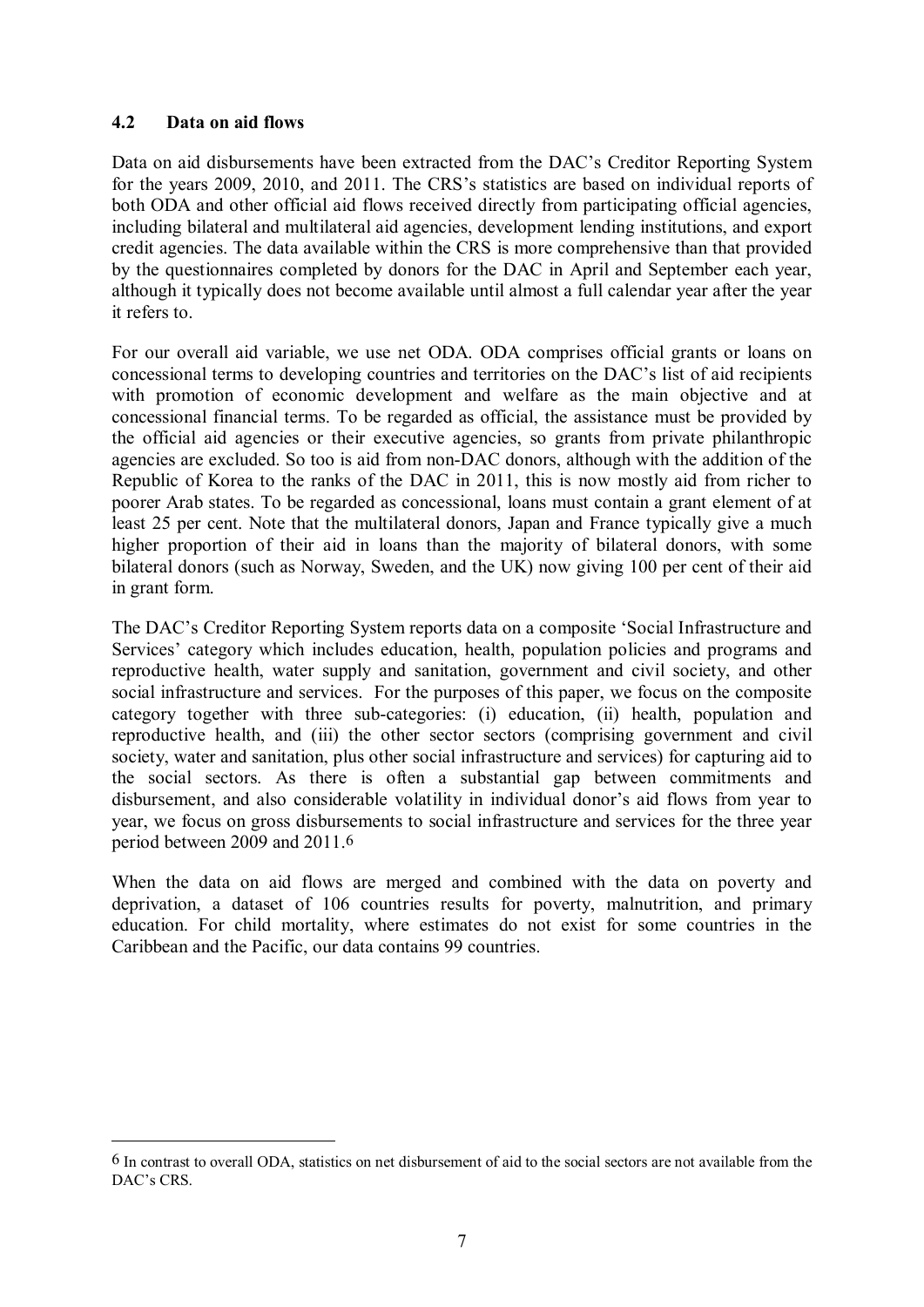#### **5 Is aid targeted towards the poorest countries?**

Poverty reduction (or alleviation) is one of the stated aims of most donors' aid programmes. However, a voluminous empirical literature has demonstrated conclusively that political and economic factors in donor countries affect aid allocation decisions significantly.7 This accords with the accounts of aid disbursements by diplomats, journalists, international relations experts, and scholars in other fields (Werker 2012). In general left-leaning governments tend to allocate more funding to development aid than right-leaning governments, although the War on Terror has reversed this trend to some extend (Fleck and Kilby 2010). In addition, it is well known that geo-political and commercial interests dominate the aid allocation decisions of the two largest bilateral donors (the USA and Japan) while many European countries favour former colonies and major trading partners in their aid allocation decisions (Bertelemy et al. 2004; Synder 1993). Multilateral donors, in particular the European Union, are also strongly influenced by political and trade considerations (Ridell 2007) while the voting systems of the Bretton Woods institutions are heavily weighted towards the USA and Europe (Weker 2012). Despite recent initiatives to increase both the coordination and selectivity of aid, most donors' aid disbursements are both highly fragmented and show evidence of small country effects (Easterly 2007; OECD 2012).

Given this background, this section asks to what extent aid is targeted towards the poorest countries, and whether the poverty focus of aid differs between overall aid and aid to the social sectors. To do this we construct aid concentration curves for the bilateral and multilateral donors who are members of the DAC using the US\$2/day line for moderate poverty.8 As Figure 4 shows clearly, net ODA from the multilateral donors is more focused on the poorest countries than aid from bilateral donors. As shown by the position and slope of the curves in the bottom left-hand corner of this diagram, both bilateral and multilateral donors are relatively generous in their total aid disbursements to low-income countries. Both bilateral and multilateral donors also give relatively little aid to large populous countries such as India and China, which account for 36 and 19 per cent of the world's moderately poor, respectively. However, the poorest developing countries generally receive higher shares of multilateral aid than better-off developing countries. Between 2009 and 2011, the ratio of multilateral-to-total DAC aid was 0.443 for low-income countries, 0.327 for lower-middleincome countries, and 0.220 for upper-middle-income countries. As a consequence, the aid concentration curve for multilateral donors in the bottom left-hand corner of Figure 3 rises much more steeply than that for the multilaterals. Furthermore, multilateral aid tends to focus on the poorest low-income countries. The 21 countries in our analysis with per capita incomes of less than US\$700 (that is, poorer than Bangladesh) received 39 per cent of multilateral aid compared to 26 per cent of bilateral disbursements. Notice also, in the top right hand corner of the diagram, that the aid concentration curve for bilateral doors is both longer and steeper than that for the multilaterals. This reflects the well-known small country bias of many bilateral donors, which is driven partly by aid disbursements to former colonies, partly by trade patterns, and partly by disbursements to countries (such as Iraq, Pakistan, and Palestine) considered to be of geopolitical importance. 14 of the 37 upper-middle-income

<u>.</u>

<sup>7</sup> For overviews of this literature, see Alesina and Dollar (2000), Berthelemy and Tichit (2004), and Riddell  $(2007)$ .

<sup>8</sup> Analysis for extreme poverty using the US\$1.25/day standard reveals a similar though less progressive ranking of multilateral and bilateral aid.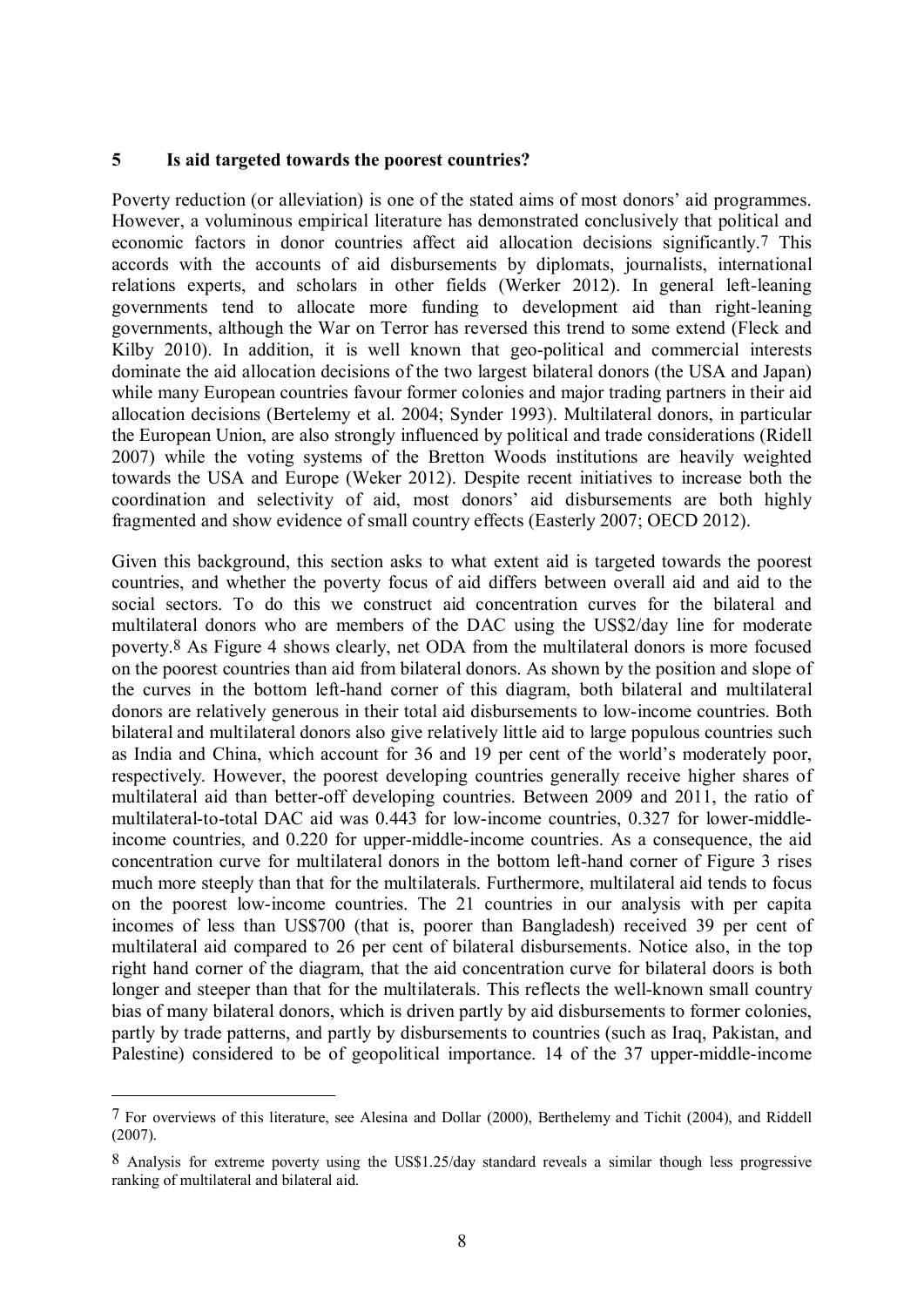countries in our analysis have populations of less than 5 million people compared to just six countries among the 32 low-income countries. Bilateral donors' aid disbursements to uppermiddle-income countries, especially small upper-middle-income countries, therefore offset the aid that is targeted to the poorest countries. As a consequence the Suits index for net ODA for the bilateral donors is a neutral -0.066 while that for the multilateral donors is a progressive -0.344.



Figure 4: Aid concentration curves for bilateral and multilateral donors using moderate poverty, 2009– 11

Source: Authors, using data described in Appendix 2.

1

Turning to aid to the social sectors, a similar though less stark contrast between the pattern of disbursements by the bilateral and multilateral donors is observed (Figure 5). The concentration curve for aid to the social sectors by multilateral donors lies everywhere above the one for bilateral donors. However, for the poorest countries in the bottom right-hand corner of the diagram, the concentration curve for the multilateral donors rises only slightly more steeply than for the bilateral donors. The portion of the multilateral aid concentration curve for the social sectors corresponding to India also rises a little more steeply than the portion for the bilaterals. Between 2009 and 2011, social sector aid to India from the multilateral donors was larger in both absolute and percentage terms than social sector aid from the bilateral donors. This reflects many bilateral donors' desire to concentrate their aid on low-income countries (India became a middle-income country in 2007) together with the Government of India's efforts to rationalize the number of donors it deals with. Multilateral social sector aid is also larger than bilateral social sector aid in Vietnam, Nigeria, and six countries in West Africa with lower levels of per capita income than India.9 As a result, the Suits index for multilateral aid to the social sectors is -0.256, indicating that social sector aid

<sup>9</sup> These are Burkina Faso, the Central African Republic, Chad, Guinea-Bissau, Niger, and Togo.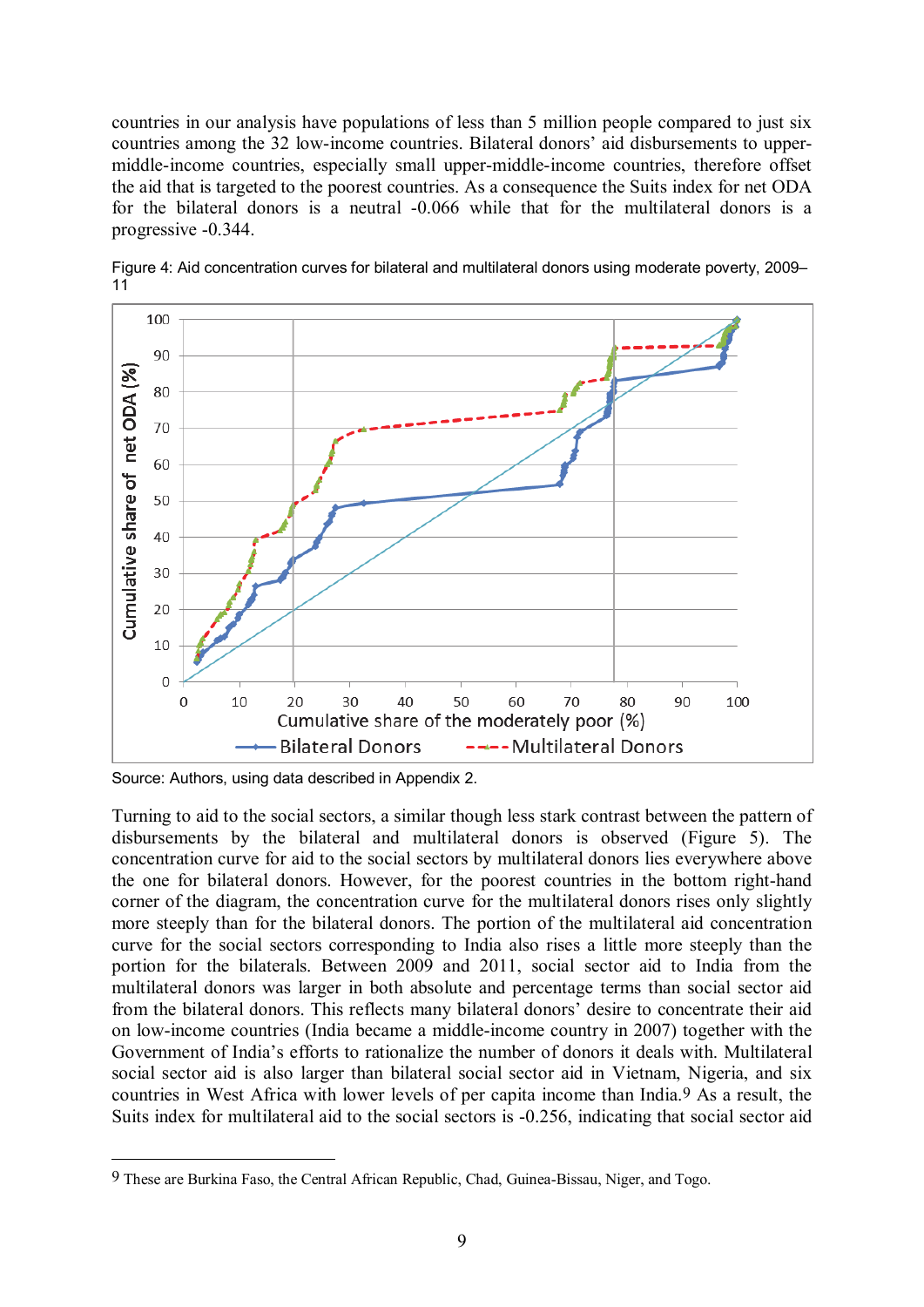is moderately progressive, while the Suits index for bilateral aid to the social sectors is very close to zero.10



Figure 5: Aid concentration curves for aid to the social sectors by bilateral and multilateral donors, 2009–11

Source: Authors, using data described in Appendix 2.

1

## **6 Is aid to the social sectors targeted to the poorest and most deprived countries?**

Even if aid to the social sectors is not focused on the poorest countries, it could be that aid to particular social sectors is targeted towards those countries. In addition, it might be objected that using the international poverty line of US\$2/day is a problematic indicator of deprivation. This section aims to address these concerns by disaggregating aid to the social sectors into three main components and constructing aid concentration curves for other indicators of deprivation.

As mentioned above, aid to the social sectors can be disaggregated into three main components: aid to education, aid to health and population, and aid to the other social sectors. As shown in Figure 6, aid to education is less poverty focused than all aid to the social sectors, while aid to health and population is more poverty focused. This is primarily the result of official development assistance for health and population being more heavily concentrated in low-income countries (defined as countries with GNI per capita incomes below US\$1006 in 2010), while education aid is more concentrated in lower and uppermiddle-income countries. Almost half of aid to health and population in 2009–11 was disbursed to low-income countries, compared to a third of aid to the social sectors as a whole. Furthermore, if a slightly higher cut-off is used, two-thirds of aid to health and population went to countries with per capita incomes of US\$1,250 per person or less, compared to two-

<sup>10</sup> Note that the Suits index for multilateral aid to the social sectors is considerably lower than the Suits index of 0.396 for multilateral net ODA.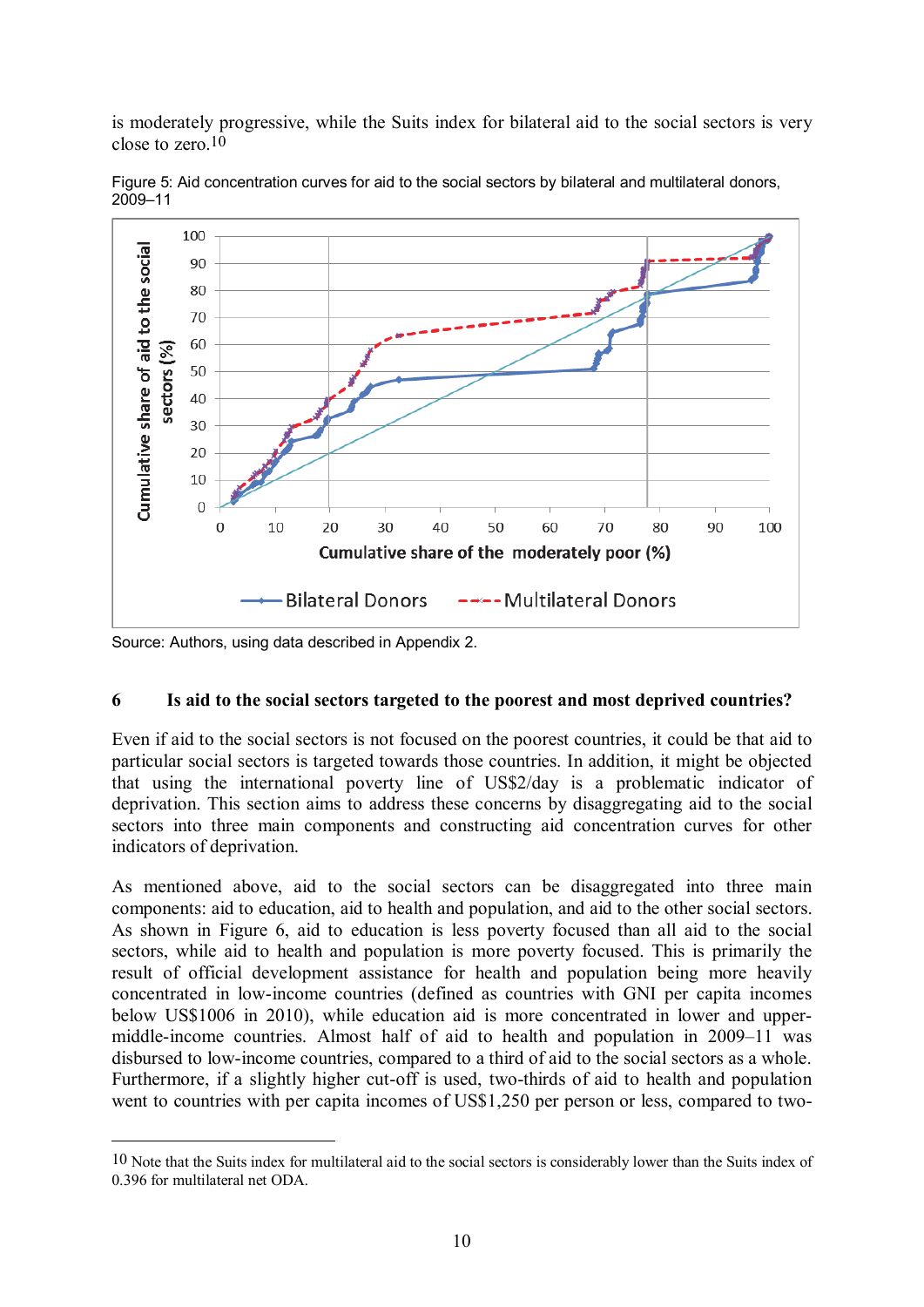fifths of aid to the social sectors.<sup>11</sup> As a consequence, the aid concentration curve for health and population does not cross the diagonal until the  $84<sup>th</sup>$  percentile of the moderately poor, while the concentration curve for education crosses it at the  $40<sup>th</sup>$  percentile. This is reflected in Suits indices of -0.281 for aid to health compared to 0.092 for education. Other aid to the social sectors (which include governance and water and sanitation) has a Suits index of 0.131 and has an aid concentration curve that is similar to the one for education.



Figure 6: Aid concentration curves for aid to education, health and population, and other social sectors, all DAC donors 2009–11

Source: Authors, using data described in Appendix 2.

1

A similar pattern of more progressive aid to health than other social sectors is observed if other measures of cumulative deprivation are used instead of the cumulative share of the moderately poor. These measures considered here are the numbers of children under five years of age who are underweight, the number of children of primary school age not attending primary school, and the number of children who die before five years of age. These three indicators are used to track progress towards MDGs 1c, 2, and 4. In addition, they are likely to be variables which health and education experts use in assessing both the need and effectiveness of aid to the social sectors.

Figure 7 constructs aid concentration curves using the cumulative share of children under five who are underweight. The concentration curve for aid to health and population is again much more progressive than that for all aid to the social sectors, while that for aid to the other social sectors is more regressive. The main explanation for this is targeting of aid for health and population to countries in sub-Saharan Africa with relatively small populations. Nine of the ten countries which received more than half a billion dollars in aid to health and

<sup>11</sup> In 2010, eleven countries had GNIs per capita between US\$1,005 and US\$1,250. These countries include Pakistan, Nigeria and Vietnam, which each received about three per cent of all aid to the social sectors.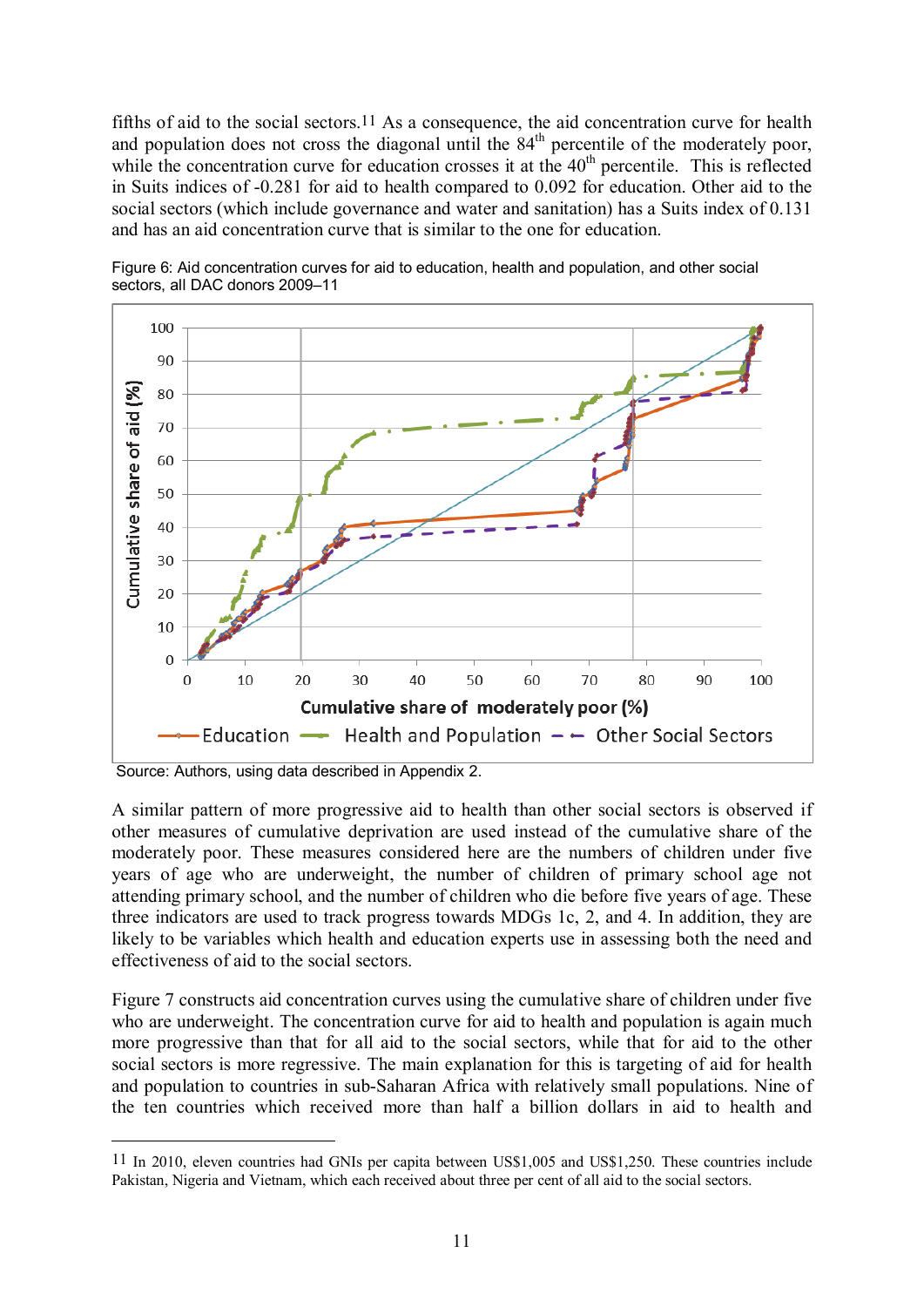population between 2009 and 2011 were in sub-Saharan Africa, and six of these had populations of less than 50 million people. Notice also that all three aid concentration curves contain a long flat portion between the  $36<sup>th</sup>$  and  $84<sup>th</sup>$  percentiles on the x-axis corresponding to India. Between 2009 and 2011, India accounted for almost half (48.7 per cent) of underweight children in our sample but received just 5 per cent of all aid disbursement and 4 per cent of aid to health and population. Substantial underinvestment in nutrition in India, both nationally and internationally, is the major reason why the MDG of halving child malnutrition is unlikely to be achieved.





Goal 2 of the MDGs is to achieve universal primary education. For aid to education, we therefore examine how aid flows from the DAC vary with the number of children who are not attending primary school. As shown in Figure 8, even when the deprivation variable used is directly linked to education, the distribution of aid to education is more regressive than all aid to the social sectors. Only a small portion of the aid concentration curves in this figure lie above the leading diagonal, and as a result the Suits index for aid to education (which is slightly more regressive than overall social sector aid) is 0.209. There are several reasons for the regressivity of aid to education. First, there is a heavy concentration of out-of-school children in large middle-income countries, which tend to receive proportionately less aid. Nigeria alone accounts for a fifth of all the children not attending primary school in our data, with Pakistan comprising about a tenth and China about a twelfth. In contrast, India—which accounts for a large share of deprivation for all other measures of poverty and deprivation does relatively well in terms of primary school enrolments.12 Second, there are a group of

1

<sup>12</sup> Sudan and Ethiopia each account for a larger absolute number of out-of-school children than the whole of India.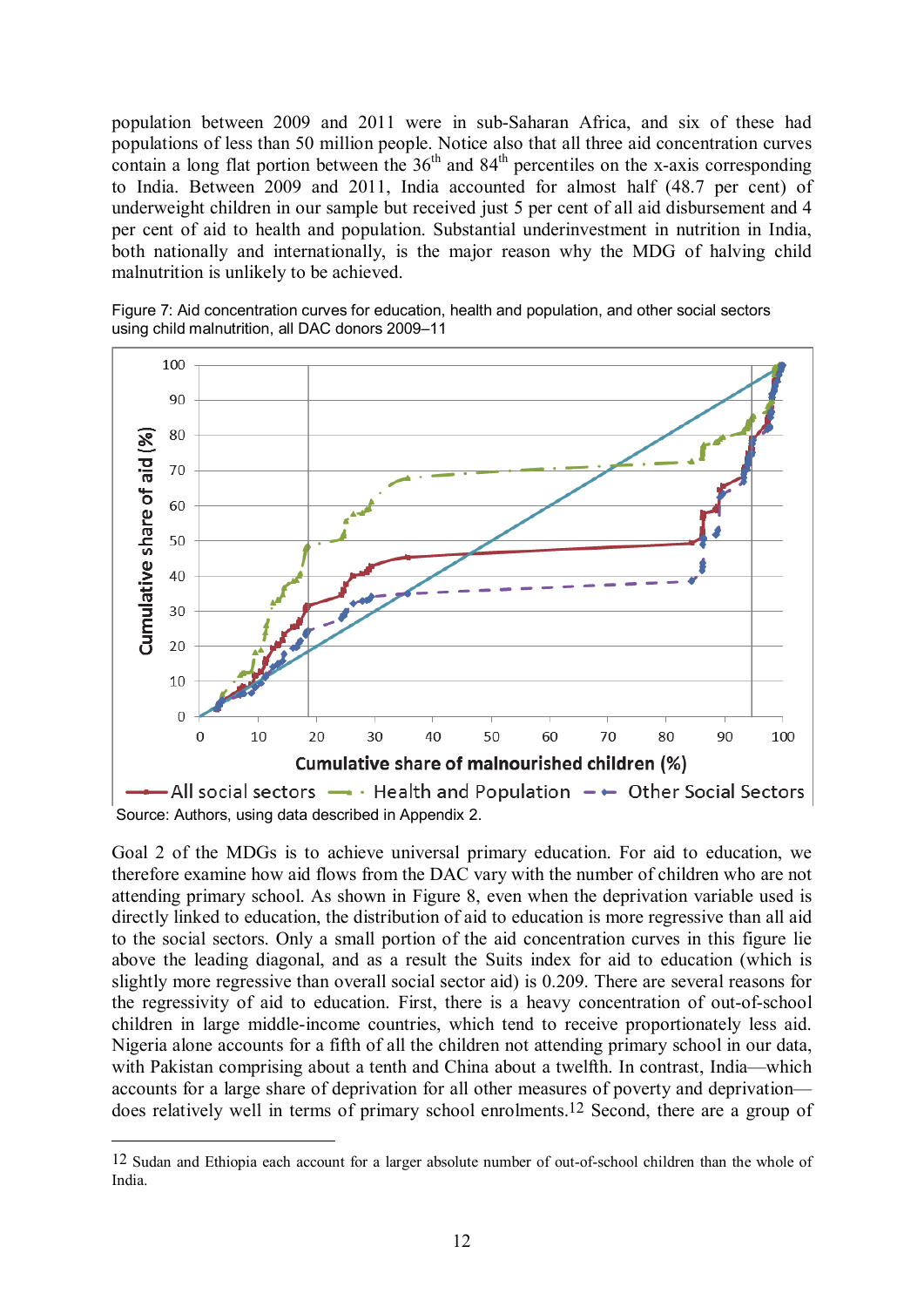upper-middle-income countries, such as Algeria, Malaysia, Peru, and Tunisia, which receive relatively large amounts of aid for education given their small population sizes. Third, a good deal of educational aid goes to secondary and tertiary education, and therefore has a small impact on increasing primary schooling.



Figure 8: Aid concentration curves for education and children not attending primary school, all DAC donors, 2009–11

<u>.</u>

Finally, we consider under-five mortality as the deprivation variable. This is the main indicator used to track Goal 4 of the MDGs, and one which is recognized as not falling quickly enough for the target of reducing child mortality by two-thirds by 2015 to be achieved. Particular concern focuses on the inability of some countries in sub-Saharan Africa to reduce their child mortality rates. Figure 9 plots the cumulative share of under-five mortality against the cumulative share of the three categories of aid to the social sectors for all DAC donors.<sup>13</sup> Between the  $18<sup>th</sup>$  and  $70<sup>th</sup>$  percentiles, the concentration curve for aid disbursements to health and population (which includes reproductive health services) lie above the diagonal, resulting in a Suits index of -0.0708. The main factors that contribute to the progressivity of aid to health with respect to under-five mortality are: (i) the high proportion of child deaths accounted for by sub-Saharan African countries, and (ii) the large amounts that are spent on health and population services in Africa. Sub-Saharan Africa contains around one-fifth of the world's children under the age of five, but accounted for half of the 9 million child deaths in 2010. Under nutrition combined with diarrhoea, HIV/AIDS,

Source: Authors, using data described in Appendix 2.

<sup>13</sup> Note that this is based on data from 99 countries, so it not strictly comparable with previous figures. However, the eleven countries for which data on under-five mortality is not available are all small, mostly island, states in the Caribbean and Pacific and are unlikely to make a major difference to the shape of the aid concentration curves and Suits indices presented.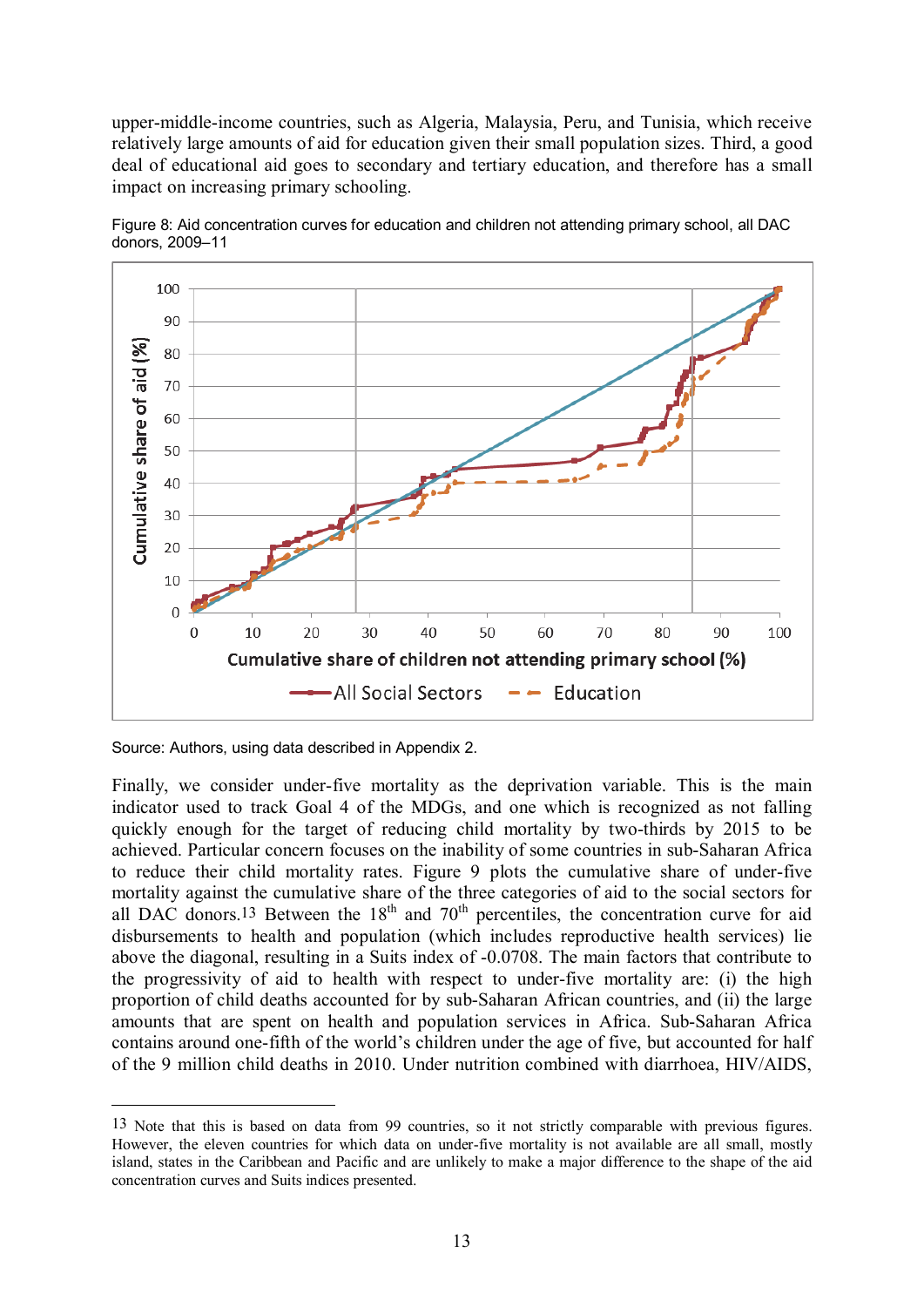malaria, and pneumonia explain the majority of these deaths (UN 2010). There are seven African countries (Ethiopia, Kenya, Nigeria, Mozambique, Uganda, Tanzania, and South Africa) which received more than US\$1 billion of aid for health and population between 2009 and 2011. Kenya alone received US\$1.5 billion in aid for heath and population compared to just over US\$1 billion for India, where almost 2 million children below the age of five died in 2010.



Figure 9: Aid concentration curves for aid to all social sectors, health and other social sectors, all DAC donors, 2009–11

Source: Authors, using data described in Appendix 2

<u>.</u>

In contrast, the concentration curves for assistance to all social sectors and the other social sectors in Figure 9 lie almost entirely below the diagonal, resulting in regressive Suits indices of 0.206 and 0.329, respectively. This is partly the result of the fairly regressive pattern on aid to education noted previously, although one would not expect there to be a strong connection between this and under-five mortality. Limited spending on aid to the other social sectors in low-income African countries also helps explain the regressive shape of the all social sectors curve.

To conclude this section, we present a summary table of the Suits indices for the five different types of aid using the five different indicators of deprivation considered above. In interpreting this table, recall that a Suits index that is positive shows a pattern of aid allocation that is regressive while a negative Suits index shows a pattern of aid that is progressive.14 Most of the Suits indices in Table 1 are positive but close to zero, indicating a

<sup>14</sup> It should also be remembered that, like Lorenz curves and Gini coefficients, when the concentration curves for two variables cross, their Suits indices do not allow an unambiguous ranking of the progressivity or regressivity of aid. Fortunately, as can be observed from the preceding figures, the crossing of aid concentration curves is relatively rare.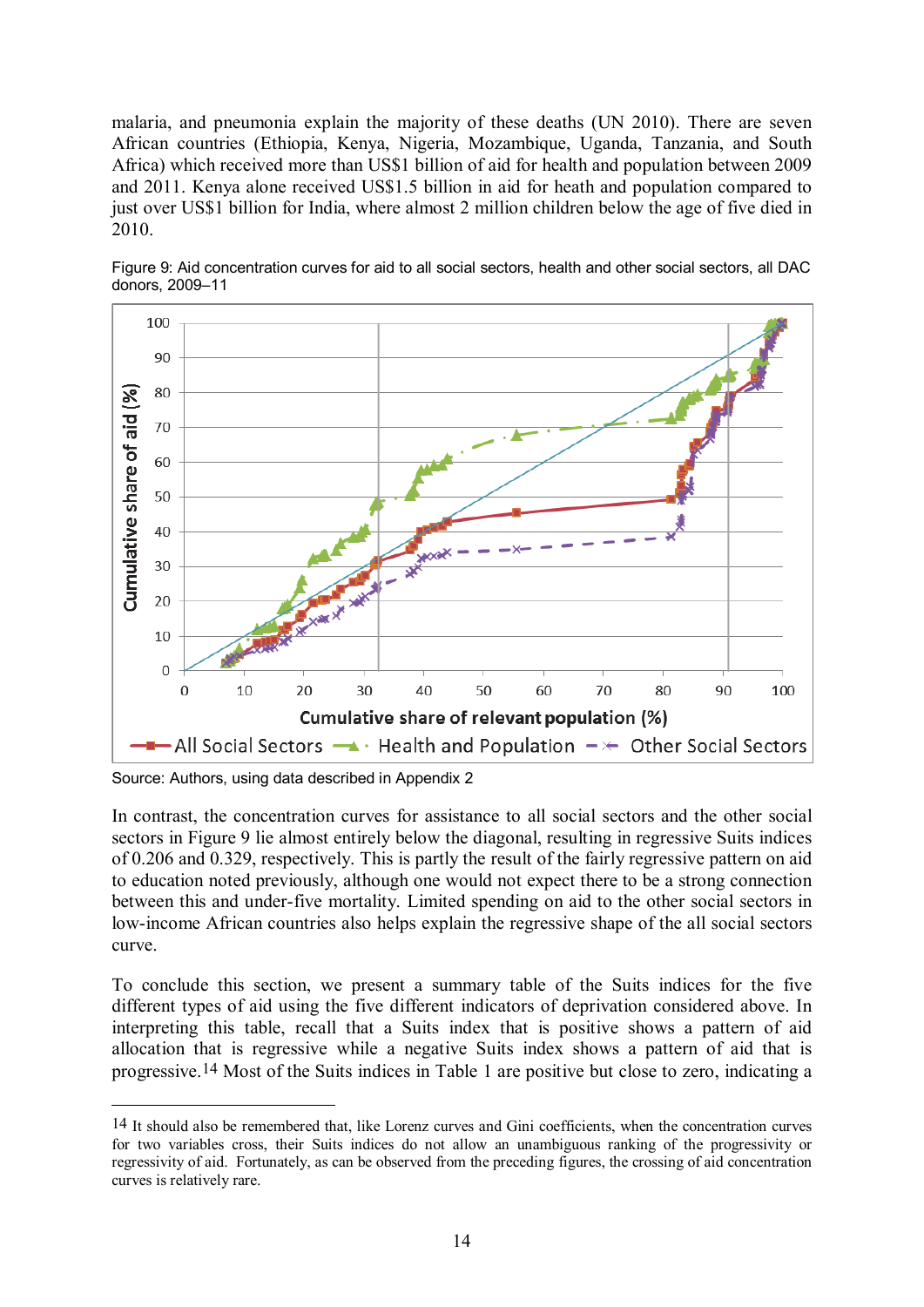slightly regressive distribution of aid disbursements by DAC donors as a whole. This is particularly notable for aid to education and the other social sectors. As discussed above, this reflects high disbursement of aid for these sectors in relatively well-off middle-income countries. The Suits indices for aid to health and population, in contrast, are always negative and—except for the case of under-five mortality—significantly so. This reflects high disbursements of aid for health and population, especially by the multilateral donors and USA (see next section), in the poorest and most deprived African countries.

|                               | Extreme<br>poverty<br>(US\$1.25/day) | Moderate<br>poverty<br>(US\$2/day) | Underweight<br>children | Under 5<br>mortality | Children not<br>attending<br>primary<br>school |
|-------------------------------|--------------------------------------|------------------------------------|-------------------------|----------------------|------------------------------------------------|
| AII ODA                       | 0.003                                | $-0.066$                           | 0.060                   | 0.151                | 0.060                                          |
| of which:                     |                                      |                                    |                         |                      |                                                |
| Aid to the social sectors     | 0.061                                | 0.006                              | 0.116                   | 0.206                | 0.114                                          |
| of which:                     |                                      |                                    |                         |                      |                                                |
| Aid for education             | 0.150                                | 0.086                              | 0.218                   | 0.283                | 0.201                                          |
| Aid for health and population | $-0.220$                             | $-0.285$                           | $-0.218$                | $-0.078$             | $-0.155$                                       |
| Aid for other social sectors  | 0.183                                | 0.114                              | 0.262                   | 0.329                | 0.230                                          |
|                               |                                      |                                    |                         |                      |                                                |
| Number of countries           | 106                                  | 106                                | 106                     | 99                   | 106                                            |

Table 1: Suits index for different categories of bilateral aid disbursements, all DAC donors, 2009–11

Source: Authors' calculations.

#### **7 Aid disbursements by individual donors**

The bilateral aid concentration curves presented above represent the sum of the behaviour of the 23 donors belonging to the DAC. In this section, we analyse the pattern of disbursements of the four largest bilateral donors (which, in descending order are, the USA, Japan, Germany, and the UK) and who together account for more than three-fifths of aid disbursements between 2009 and 2011. With five different indicators of poverty and deprivation and five categories of aid to consider, the number of aid concentrations curves generated by this analysis rapidly becomes unmanageable. So we rely on radar graphs constructed using the Suits index to compare and contrast donor's aid disbursements. These are shown for the four main bilateral donors together with all bilateral and all multilateral donors in Figure 10. Each pentagon in these graphs shows a different category of aid with the vertices showing the value of the Suits index scaled on the  $-0.5$  to  $+0.5$  interval for the five indicators of poverty and deprivation. Thus, rather like a dartboard, the closer to the centre of the radar graph the pentagons are, the more targeted is that category of aid towards the poorest and most deprived countries.

Several of the stylized facts about the progressivity and regressivity of bilateral and multilateral aid are confirmed by the first two graphs in Figure 10. The greater size of the aid pentagons for the bilateral donors relative to the multilateral donors confirms that aid from the multilateral donors is more focused on the poorest and deprived countries than is aid from bilateral donors. Furthermore, the position of the pentagons for aid for education and aid to the other social sectors towards the outer rim of the graphs, confirms that these aid categories are generally less well targeted than aid for health and population.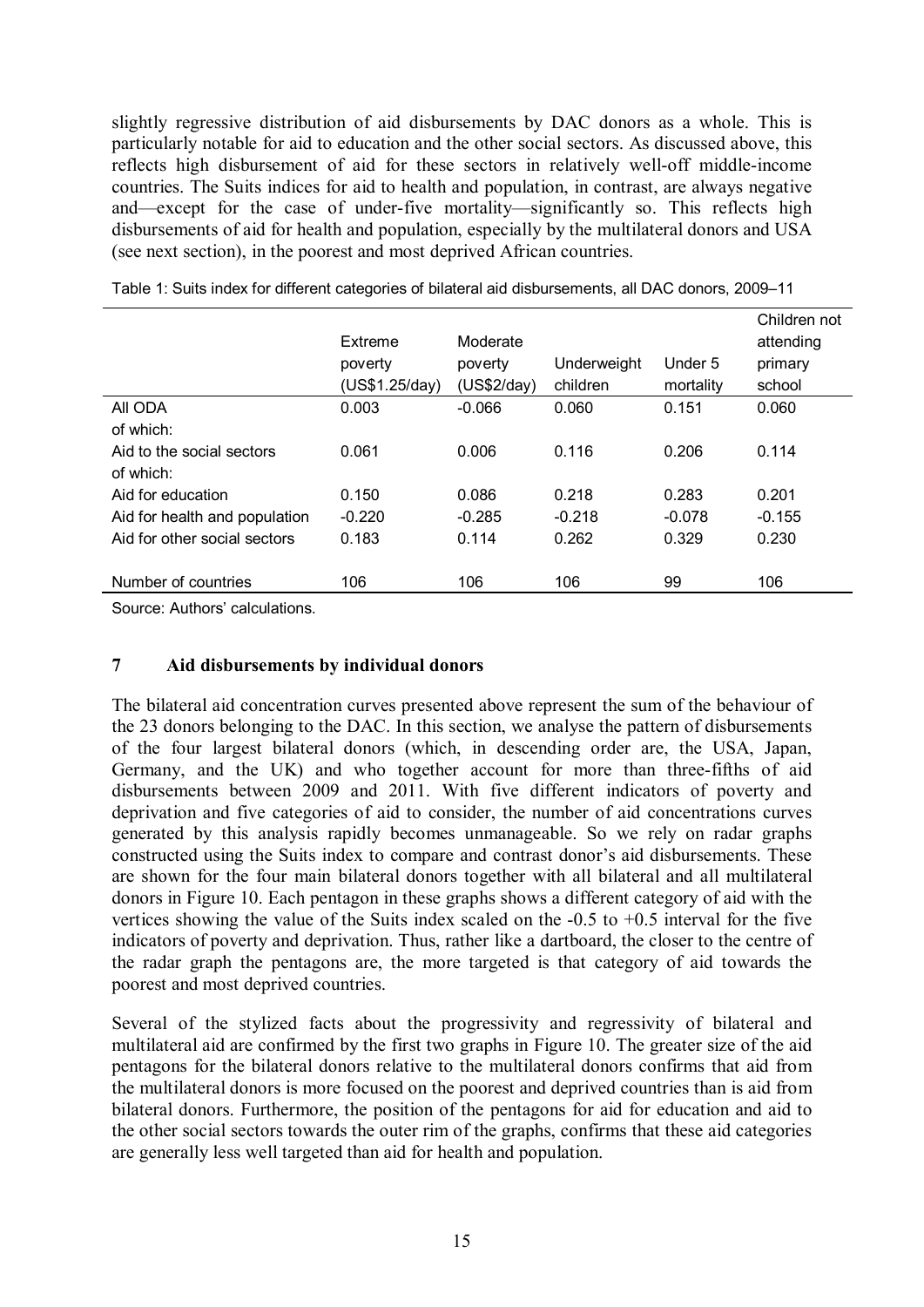The relative sizes of the aid pentagons for the four leading bilateral donors show that the UK's aid programme is the most targeted to the poorest and deprived countries, while that of Japan is the least targeted, with Germany and the USA occupying intermediate positions. The USA's foreign aid programme, which accounts for almost a third of all bilateral aid, is generally neutral, with Suits indices that are close to zero with the exception of aid for health and population, and aid to the other social sectors. US aid to health and population, which accounts for almost half (49 per cent) of its aid disbursements between 2009 and 2011, has remained focused on the poorest countries despite the impact of the War on Terror on both aid flows and poverty selectively (Dreher and Fuchs 2011; Fleck and Kilby 2010). In contrast, the US aid to the other social sectors is relatively regressive. In both cases, the importance of special interest groups and annual legislative votes required on foreign aid (Milner and Tingley 2010) can help to explain the pattern of disbursements: the health, population, and infrastructure lobbies are all strong in Washington DC. Nonetheless, the primary purpose of US foreign assistance is one of 'expanding democracy and free markets while improving the lives of the citizens of the developing world' (Werker 2012). Japan, the second largest bilateral donor, has Suits indices that are positive (and targeted away from countries with high levels of poverty and deprivation) for all categories of aid except health and education. Like the USA, Japanese aid to the other social sectors (which includes many infrastructure projects) is the most regressive. This is also consistent with the stated aims of the Japanese aid, which tends to be motivated by economic and trade interests and attaches relatively little importance to poverty reduction (Werker 2012; Riddell 2007).15 The fragmentation of Japan's aid programme between 10 different agencies (Riddell 2007) and 140 countries (OECD 2012) also helps to explain this pattern of aid disbursements.

Germany's aid programme is modestly regressive despite the various initiatives taken to improve the poverty and Africa focus of its aid programme in the early 2000s. This is primarily due to the large number of countries to which Germany gives aid and the two-step nature of its annual aid allocation decisions (Riddell 2007). In addition, there is a group of middle-income countries in Central Asia whose geographic proximity is considered sufficiently important to qualify them as aid receipients. It should, however, be remembered that Germany has a policy of channelling a third of its aid to multilateral agencies (principally the European Union) and that about a quarter of its bilateral aid is not allocated to specific countries (OECD 2012).

Finally, the UK's aid is particularly targeted toward countries with high levels of poverty and malnutrition, with uniformly negative Suits indices for all indicators of poverty and deprivation. This is consistent with the poverty focus of the UK aid programme since the White Paper on Eliminating World Poverty in 1997, and its focus on providing aid to 28 priority countries in sub-Saharan Africa together with 14 other 'significant' countries (OECD 2012). This has resulted in the UK having the lowest level of fragmentation of all the major bilateral donors except for Denmark (Nunnenkamp and Theile 2013). The UK is also one of only four donors to have committed to increasing its aid to 0.7 per cent of GNI by 2013, and despite contractions in 2007 and 2011, is on track to achieve this target.16

1

<sup>15</sup> The stated aim of Japanese aid is to 'contribute to the peace and security of the international community, and thereby help to ensure Japan's own security and prosperity' (Japanese Ministry of Foreign Affairs, quoted in Riddell 2007).

<sup>16</sup> The four Nordic countries and the Netherlands are the only countries to have surpassed the 0.7 per cent of GNI target (OECD 2012).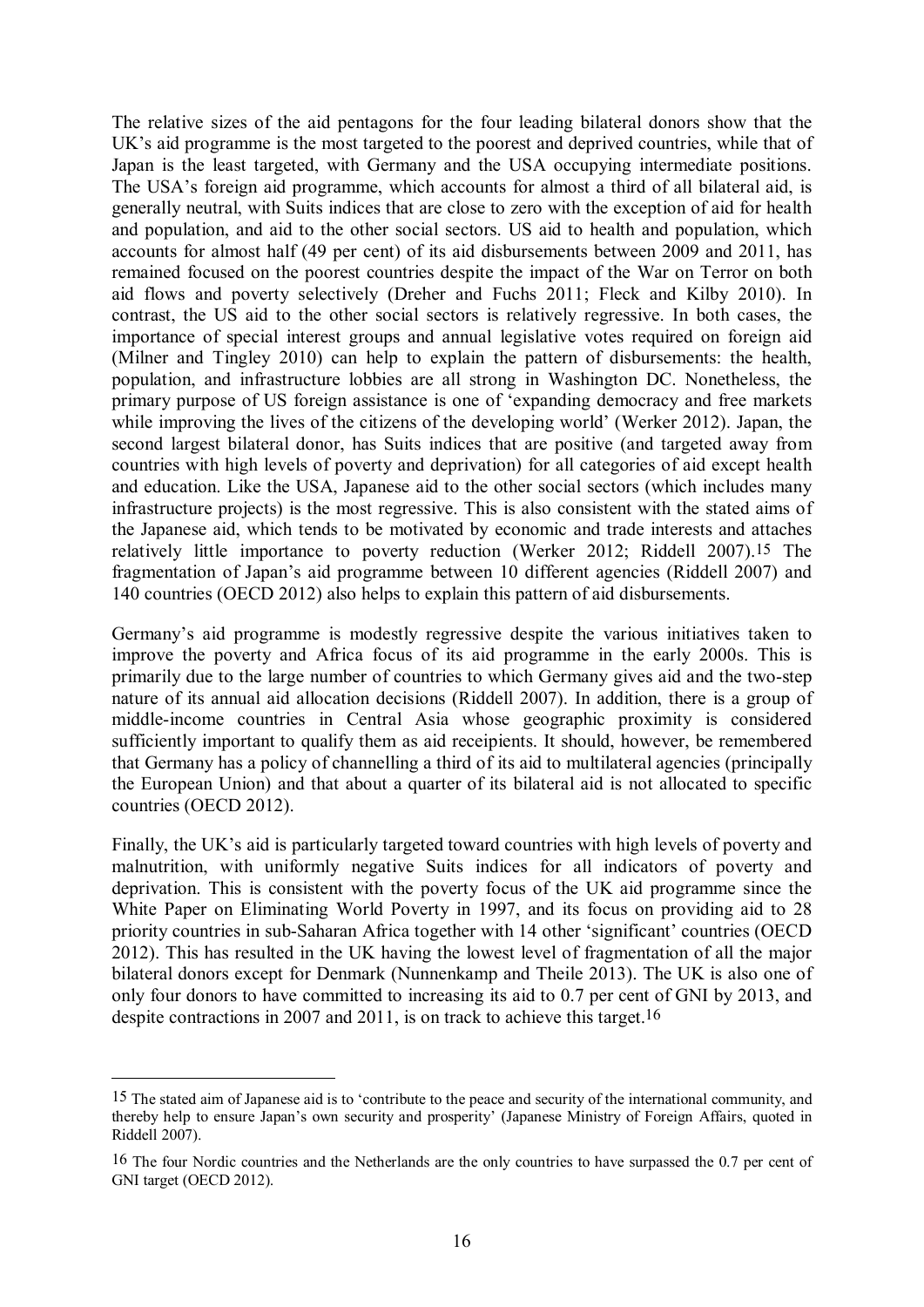



Source: Authors, using data described in Appendix 2.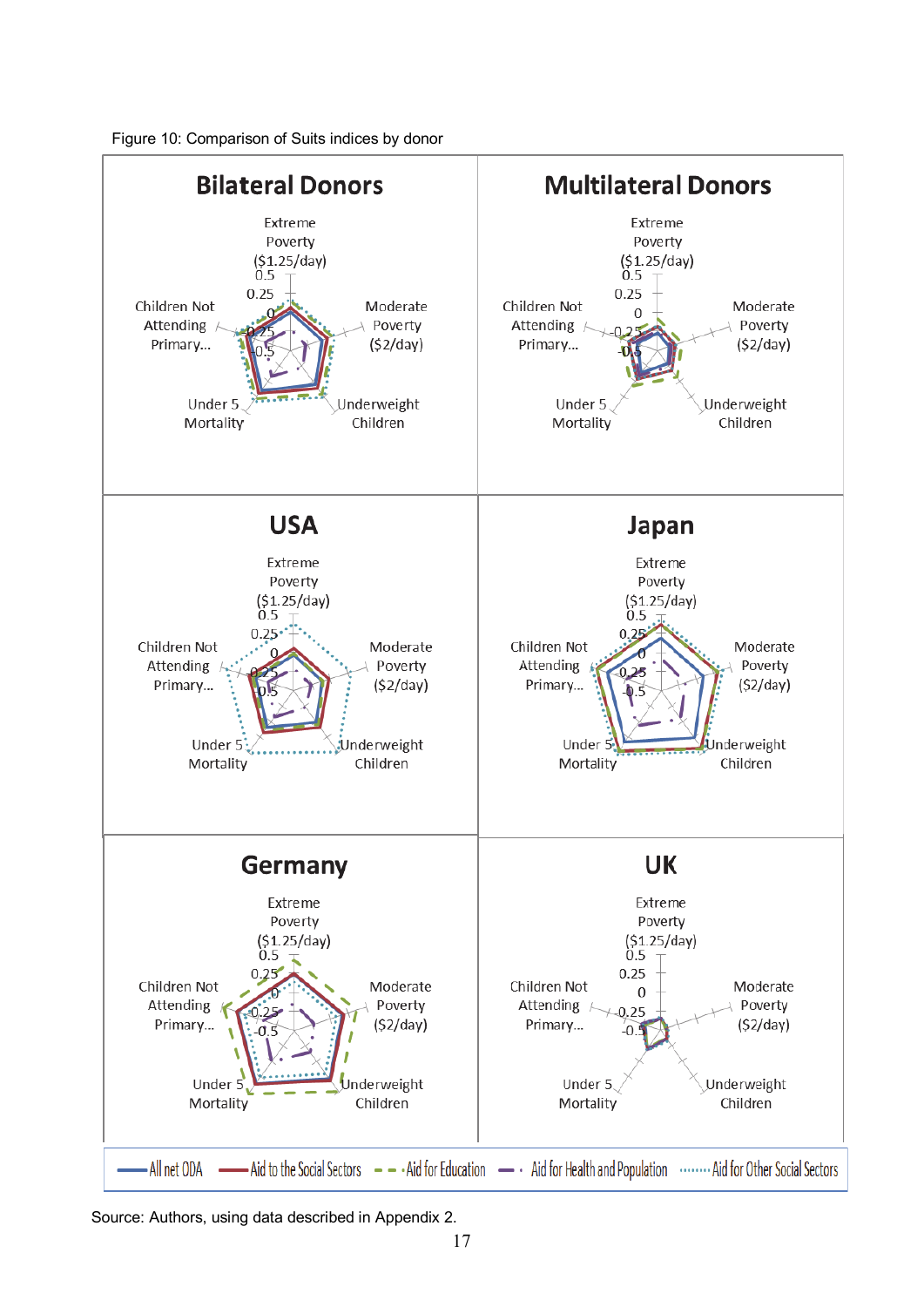#### **8 Conclusions**

This paper has analysed the distribution of aid and social sector aid to developing countries in the 2009–2011 period. Its key findings are four-fold. First, despite the rhetoric of aid donors, the allocation of total aid (as measured by net ODA) is broadly neutral, favouring neither the most deprived nor relatively well-off developing countries. This is consistent with the findings of the empirical literature on donor countries' aid allocation decisions. Second, the pattern of aid disbursements to the social sectors follows that for total aid, suggesting that donors do not allocate social sector aid in markedly different ways from total aid. Third, there is a significant contrast between the aid allocation patterns of the bilateral and multilateral donors, with both total and social sector aid from the multilaterals being more focused on the poorest countries than aid from the bilateral donors. Amongst the four leading bilateral donors, across all categories of aid, the UK's aid programme is the most targeted to the poorest and deprived countries, while that of Japan is the least targeted, with Germany and the USA occupying intermediate positions. Fourth, whatever the measure of poverty or deprivation used, the distribution of aid for health and population is more progressive than aid for education or the other social sectors.

It is important to mention some caveats with these findings. First, there are some important recipients of aid (in particular Afghanistan and Myanmar) which could not be included in the analysis because of missing data. Second, non-country specific aid and aid from non-DAC donors is not included in the analysis. Third, and most importantly, the pattern of aid disbursements tells us very little about the absorptive capacity of recipient countries. Nonetheless, it is hoped that this analysis highlights some stark contracts and inconsistencies in the way aid to the social sectors is currently disbursed.

#### **References**

- Abramov, K. (2012). *Foreign Aid Allocation, Governance and Economic Growth*. Philadelphia: University of Princeton Press.
- Alesina, A. and D. Dollar (2000). 'Who gives foreign aid to whom and why?'. *Journal of Economic Growth*, 5(1): 33-63.
- Baulch, B. (2006). 'Aid and the MDGs'. *World Development*, 34(6): 933-50.
- Berthelemy, J. C. and A. Tichit (2004). 'Bilateral donor's aid allocation decisions: a threedimensional panel analysis'. *International Review of Economics and Finance*, 13(3): 253- 74.
- Clark, D. (1992). 'Distributions of official development assistance among developing country aid recipients'. *The Developing Economies*, 30(3): 189-97.
- Dreher, A. and A. Fuchs. (2011). 'Does terror increase aid?'. *Public Choice*, 149: 337-63.
- Easterly, W. (2007). 'Are aid agencies improving?'. *Economic Policy* 52(Oct): 635-78.
- Fleck, R. and C. Kilby (2010). 'Changing aid regimes? U.S. Foreign Aid from the Cold War to War on Terror'. *Journal of Development Economics*, 91(2): 185-197.
- Milner H. and D. Tingley (2010). 'The political economy of US foreign aid: American legislataors and the domestic politics of aid'. *Economics and Politics*, 22(2): 200-32.
- Mosley, P. (1987). *Overseas Aid: Its Defence and Reform*. Brighton: Wheatsheaf Books.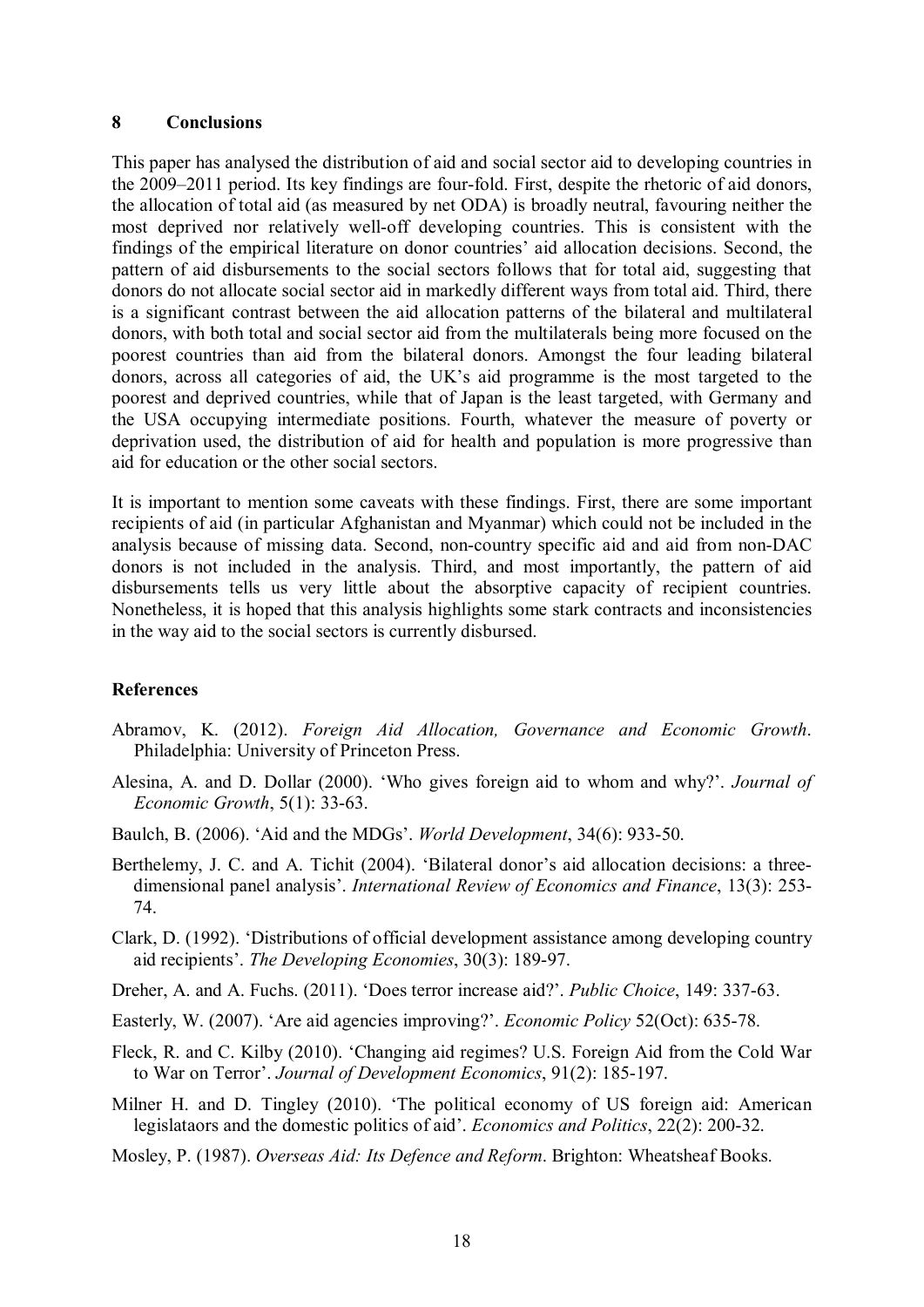- Nunnenkamp, P. and R. Theile (2013). 'Financing for development: The gap between words and deeds since Moneterry'. *Development Policy Review*, 1(1): 75-98.
- OECD (2012). *Development Operation Report: Lessons in Linking Sustainability and Development*. Paris: Organisation for Economic Cooperation and Development.
- Riddell, R. (2007). *Does Foreign Aid Really Work?* Oxford: Oxford University Press.
- Suits, D. (1977). 'Measurement of tax progressivity'. *American Economic Review*, 67(4): 747-52.
- Synder, D. (1993). 'Donor bias toward small countries: an overlooked factor in the analysis of foreign aid and growth'. *Applied Economics*, 25: 481-88.
- UNESCO (2012). *Education for All: Global Monitoring Report 2012*. Paris: UNESCO.
- UNICEF, WHO, and World Bank (2012). *Levels and trends in child malnutrition: UNICEF-WHO-World Bank Joint Child Malnutrition Estimates*. New York, Geneva and Washington, DC: UNICEF, WHO and World Bank.
- Werker, E. (2012). 'The political economy of bilateral foreign aid'. Harvard Business School Working Paper 13-026, Boston: Harvard Business School.
- White, H. and McGillivray, M. (1995). 'How well is aid allocated? Descriptive measures of aid allocation'. *Development and Change*, 26: 163-83.
- World Bank (2012). 'An Update to the World Bank's Estimates of Consumption Poverty in the Developing World', Mimeo. Washington, DC: World Bank.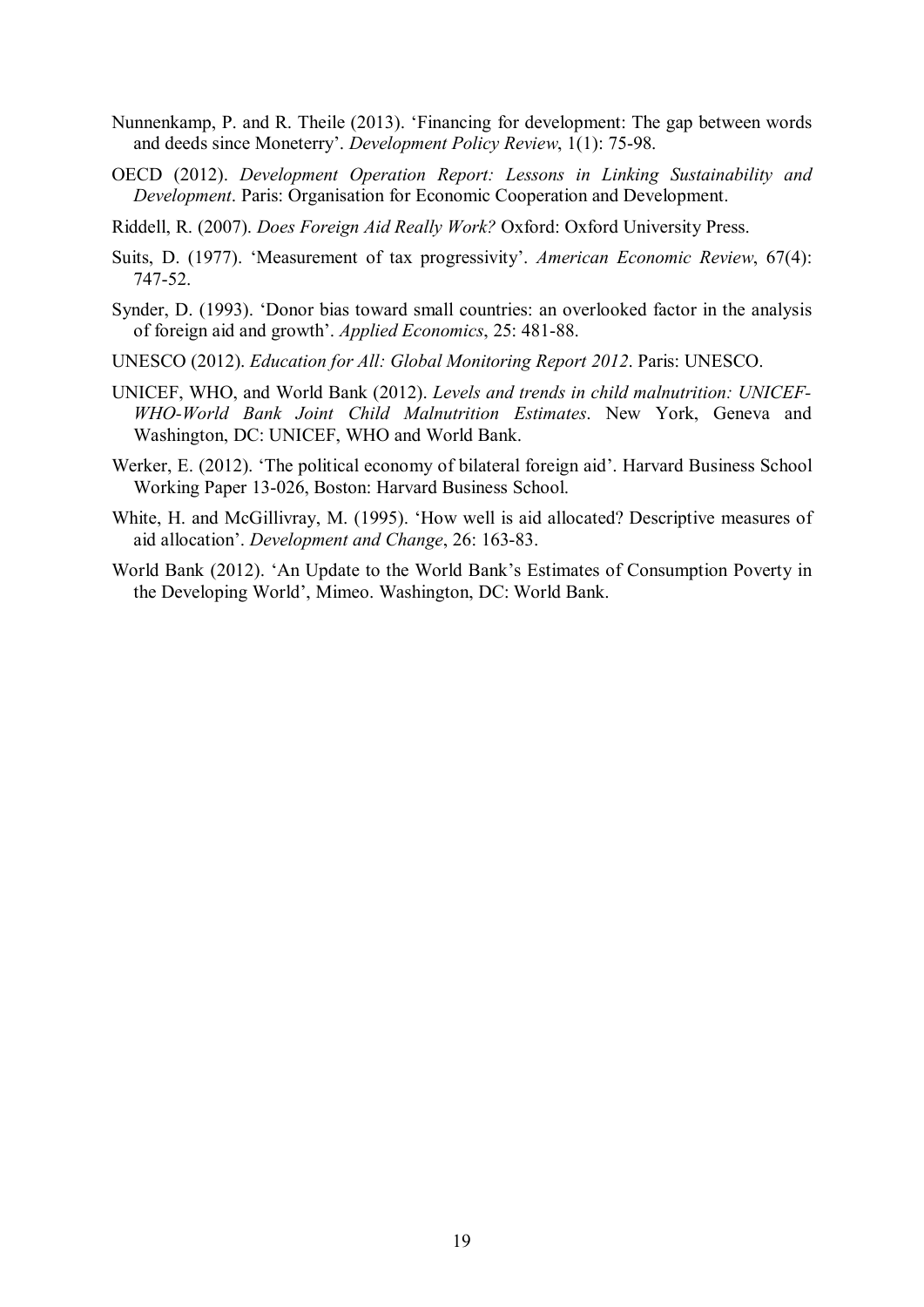#### **Appendix 1: Calculation of the Suits index**

For a continuous distribution, the Suits index may be calculated using the following expression:

$$
S_d = 1 - \frac{1}{K} \int_{0}^{100} A_i(y) dy
$$

where  $S_d$  is the Suits index for donor  $d$ ,  $A_i$  is the cumulative distribution of aid ranked in terms of their per capita incomes, *y*, and *K* is the area of right angle triangle bounded by the bottom and right-hand side axes of the aid concentration curve box and the leading diagonal.

For a discrete distribution (of which the distribution of development assistance across developing countries would be an example) the Suits index can be calculated using the following trapezoid approximation:

$$
S_d = 1 - \frac{5p_1CA_1 + 5p_2(CA_2 - CA_1) + p_2CA_1 + \dots + 5p_n(CA_n - CA_{n-1}) + p_nCA_{n-1}}{5}
$$
  
= 1 - p\_1CA\_1 + p\_2(CA\_2 + CA\_1) + \dots + p\_n(CA\_n + CA\_{n-1})  
= 1 - \sum p\_i(CA\_i + CA\_{i-1})

where  $p_i$  is the population share of country *i* and  $CA_i$  is the cumulative aid share of country *i* and all poorer countries. Note that in contrast to some previous papers that have calculated the Suits' index (White and McGillivray 1995) using the trapezoid formula involving ranks, this formula allows for the population shares of different countries to differ substantially.

Like the Gini coefficient, the Suits index can be a problematic summary measure of distribution. It is well known that when two Lorenz curves cross, the Gini coefficient is an ambigious measure of the distribution of income. Similarly, when two aid concentration curves cross, the Suits index is an ambigious measure of the progressivity or regressivity of the distribution of aid. Nonetheless, just like the Gini coefficient, the Suits index also provides a useful way of summarizing a great deal of distributional information into a single summary statistic.